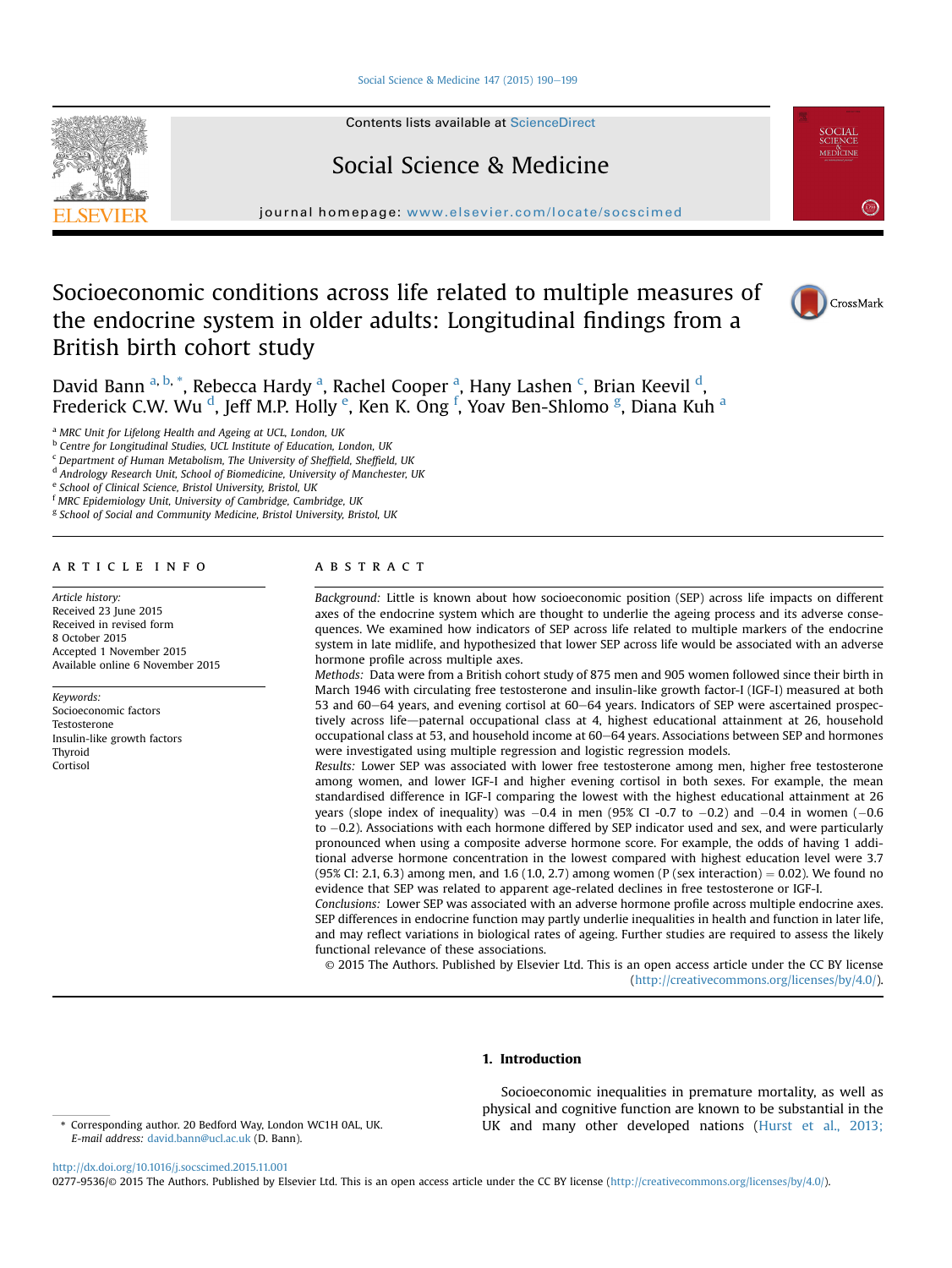[Mackenbach et al., 2014; Schoeni et al., 2005\)](#page-8-0). However, less is known about the biological mechanisms which underlie these inequalities; that is, how exposure to socioeconomic conditions in both early and adult life become embodied, leading to pathophysiological changes, impairment, disability and disease ([Hertzman,](#page-8-0) [1999; Shonkoff et al., 2009](#page-8-0)).

The endocrine system, as assessed by circulating hormone concentrations in multiple axes, is influenced by environmental factors operating in both early and adult life, and has important roles in regulating both early life development and adult health and function ([Ben-Shlomo et al., 2005; Cappola et al., 2007; Parekh](#page-8-0) [et al., 2010\)](#page-8-0). For example, low testosterone has been associated with adverse health outcomes among men, and high testosterone has been linked to adverse outcomes among women. ([Araujo et al.,](#page-8-0) [2011; Brand et al., 2011; Holland et al., 2011; O'Connell et al., 2011\)](#page-8-0). Low IGF-I has been related to worse physical and cognitive function, and both high and low IGF-I associated with increased risk of cancer and cardiovascular mortality ([Birnie et al., 2012; Burgers](#page-8-0) [et al., 2011; Westwood et al., 2014\)](#page-8-0). Cortisol measures (including a blunted 'diurnal drop') have also been associated with worse physical function [\(Gardner et al., 2013](#page-8-0)). The endocrine system may be especially important at older ages—changes in both its regulation and hormone production have been hypothesised to be key potential mechanisms underlying the ageing process and its adverse consequences [\(Chahal and Drake, 2007; Ferrucci and](#page-8-0) [Studenski, 2012; Hertoghie, 2005](#page-8-0)). For example, circulating IGF-I and testosterone are thought to decline with age, while cortisol concentrations may be higher at older ages ([Bann et al., 2014b,](#page-8-0) [2015; Chahal and Drake, 2007; Kaufman and Vermeulen, 2005\)](#page-8-0). Differences in endocrine function, and in rates of age-related changes, could therefore partly underlie socioeconomic inequalities in health and function. SEP may be related to an adverse hormone profile across multiple axes, which may have additive and/or synergistic effects on physical and cognitive function in old age ([Cappola et al., 2009; Hertoghie, 2005\)](#page-8-0). The causal nature of hormone and health outcome relationships is not well-established and may differ by outcome given the multiple actions of hormones on different sites of the body. Not all observational studies have found expected associations between hormones such as IGF-I or cortisol and health-related outcomes [\(Singh-Manoux et al., 2014;](#page-9-0) [Stenholm et al., 2010](#page-9-0)). While there is consistent evidence from trials in hypogonadal men that testosterone administration leads to gains in muscle and/or losses in fat mass [\(Isidori et al., 2005\)](#page-8-0), and revitalised sexual function [\(Corona et al., 2014](#page-8-0)), a causal effect of endogenous testosterone on cardiovascular disease risk was not supported by a recent Mendelian randomisation study ([Haring](#page-8-0) [et al., 2013\)](#page-8-0). In addition to potential causal roles in affecting some health outcomes, understanding the links between SEP and hormones could help to identify if some population groups may be especially vulnerable to unwarranted pharmacological hormone supplementation (eg, of testosterone among older men([Gan et al.,](#page-8-0) [2013\)](#page-8-0)).

Both material and psychosocial explanations for health inequalities [\(Bartley, 2008](#page-8-0)) could potentially be partly mediated by endocrine function, although the robustness of the links between hormones and material and psychosocial factors are uncertain. For example, some studies have found that health-impacting behaviours such as physical activity are related to sex hormones (eg, lower testosterone among women), [\(Rinaldi et al., 2014](#page-9-0)) while other studies have reported null associations ([Sowers et al., 2001\)](#page-9-0). Similarly, psychosocial factors such as stress and adverse life events have been found to relate to higher cortisol concentrations in some[\(Gerritsen et al., 2010](#page-8-0)) but not all studies [\(Ockenburg et al.,](#page-8-0) [2015](#page-8-0)). Most existing studies have found that indicators of lower socioeconomic position are related to circulating hormone concentrations, including lower testosterone among men,([Zarotsky](#page-9-0) [et al., 2014](#page-9-0)) higher testosterone among women ([Cappola et al.,](#page-8-0) [2007](#page-8-0)), lower IGF-I ([Kumari et al., 2008](#page-8-0)), or higher cortisol ([Castro-Diehl et al., 2014; Desantis et al., 2015; Franz et al., 2013;](#page-8-0) [Kumari et al., 2010a; Miller et al., 2009](#page-8-0)). Most studies have examined cortisol, with some studies finding lower SEP was associated with lower cortisol,[\(Dowd et al., 2011; Groffen et al.,](#page-8-0) [2015](#page-8-0)) and others finding lower SEP was associated with a less steep diurnal decline in cortisol ([Desantis et al., 2015; Groffen](#page-8-0) [et al., 2015; Karlamangla et al., 2013; Kumari et al., 2010a\)](#page-8-0) While these separate studies suggest that SEP may be related to an adverse hormone profile across multiple endocrine axes, this requires confirmation in a single population study, particularly given null findings in some studies ([Yeap et al., 2012](#page-9-0)). Existing studies have examined hormone measures at a single time point, leading to uncertainty in the relations between SEP and the agerelated change in endocrine function. Most have used single indicators of SEP in adulthood (such as education or income), leading to further uncertainty as to the period/s of life in which SEP may influence the endocrine system. Of the studies which have examined SEP in childhood, relations have been found with IGF-I and cortisol, suggesting that SEP in both early and adult life may be important for subsequent endocrine axes ([Franz et al.,](#page-8-0) [2013; Gustafsson et al., 2010; Kumari et al., 2008; Miller et al.,](#page-8-0) [2009](#page-8-0)). There may be cumulative adverse effects of low SEP across life on endocrine axes if socioeconomically patterned risk factors have independent effects on endocrine outcomes. For example, childhood SEP may capture exposure to early life stress, poor nutrition and growth, which may go on to affect endocrine function in later life independent of adult risk factors ([Bann et al.,](#page-8-0) [2014a; Ben-Shlomo et al., 2005; Gerritsen et al., 2010; Pearce](#page-8-0) [et al., 2011\)](#page-8-0).

In this study, we examined associations between several indicators of SEP (ascertained prospectively across life) with multiple components of the endocrine system, and hypothesised that lower SEP across life would be associated with an adverse hormone profile across multiple axes. We choose to examine three related endocrine pathways which we felt are likely to play an integrated role in growth, maturational development, reproduction and responsiveness to stressors. From an evolutionary perspective the ability to respond to adverse environmental circumstances would require more rapid growth, early reproductive capacity and mobilisation of metabolic resources. Both animal studies and limited human evidence suggest inter-play between the stress and reproductive axis with development being a crucial intermediary step in survival ([Fitzgerald et al., 1996; Macadams](#page-8-0) [et al., 1986](#page-8-0); Robert M [Sapolsky, 1985;](#page-9-0) Robert M. [Sapolsky, 2005\)](#page-9-0). We tested our hypotheses using data from a British birth cohort study which benefits from measures of the reproductive (testosterone), somatotrophic (insulin-like growth factor-I, IGF-I), and stress axis (cortisol). Data for testosterone and IGF-I were also obtained at two time points in midlife and early old age. We hypothesized that lower SEP across life would be associated with lower testosterone among men and higher testosterone among women and, in both sexes, with lower IGF-I, higher night time cortisol, and larger age-related declines in testosterone and IGF-I. These relations would be consistent with inequalities in health outcomes previously identified in this cohort. For example, lower SEP has been related to increased risk of premature mortality,[\(Kuh](#page-8-0) [et al., 2002\)](#page-8-0) biomarkers for cardiovascular disease risk,([Jones](#page-8-0) [et al., 2015](#page-8-0)) higher fat mass (and abdominal fat distribution) ([Bann et al., 2014a](#page-8-0)), and lower physical and cognitive capability ([Hurst et al., 2013](#page-8-0)).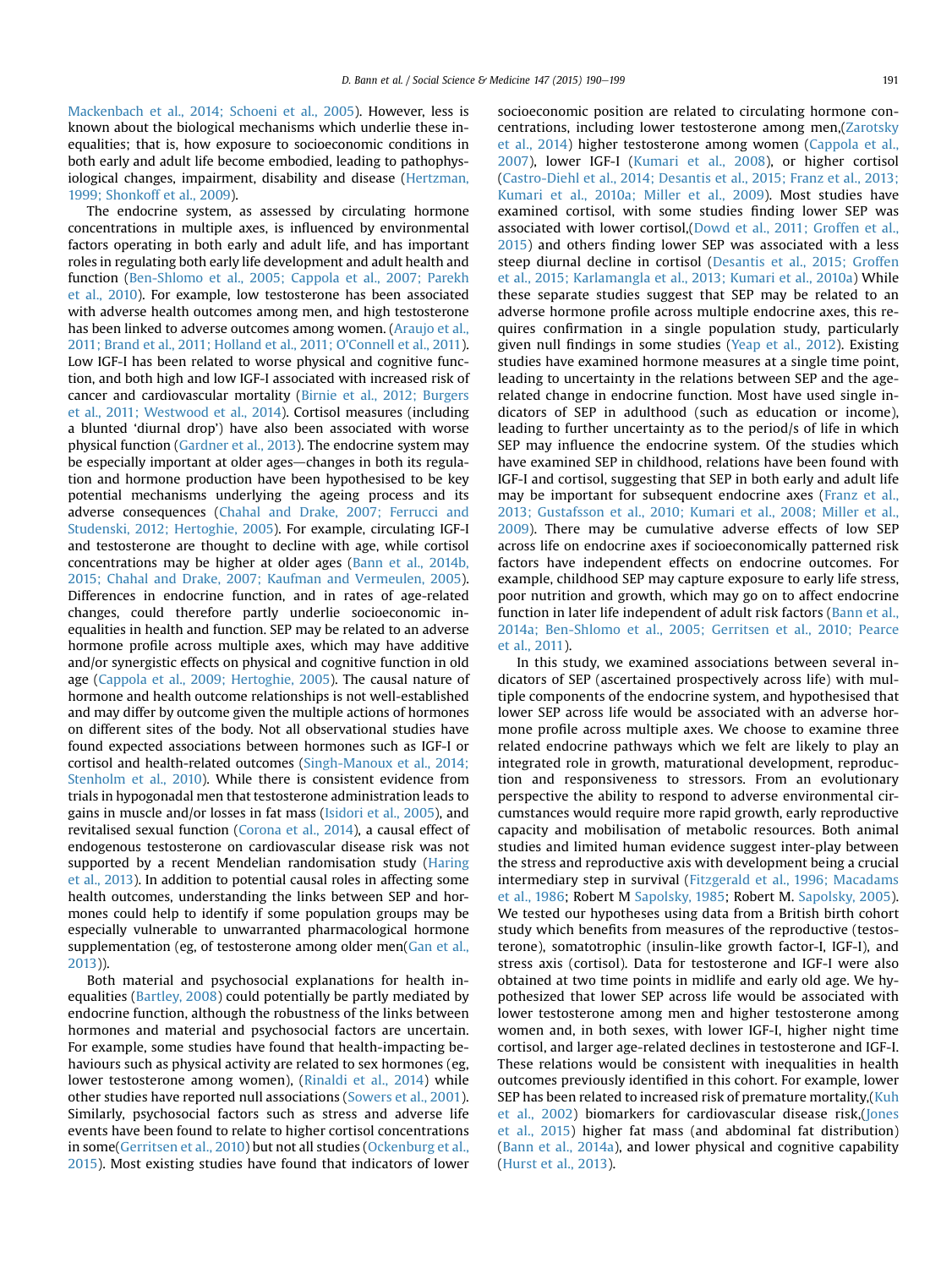## 2. Methods

## 2.1. Study sample

The MRC National Survey of Health and Development (NSHD) is a socially stratified sample of 5362 singleton births that took place in one week of March 1946 in mainland Britain; All births from women with husbands in non-manual and agricultural employment were included, and a random selection of one in four births to females with husbands in manual employment [\(Wadsworth et al.,](#page-9-0) [2003](#page-9-0)). The cohort has been followed-up a total of 24 times across life, with hormone data derived from blood samples at 53 and  $60-64$  years. At  $60-64$  years, 2856 eligible study members were invited for an assessment at one of six clinical research facilities (CRF) or a home visit. Invitations were not sent to those who had died (n = 778), who were living abroad (n = 570), had previously withdrawn from the study ( $n = 594$ ) or who had been lost to follow-up ( $n = 564$ ). Of those invited, 2229 were assessed: 1690 attended a CRF and the remaining 539 were seen at home ([Kuh](#page-8-0) [et al., 2011](#page-8-0)). Due to an increased likelihood of premature mortality [\(Kuh et al., 2002\)](#page-8-0) and loss to follow-up [\(Stafford et al., 2013a\)](#page-9-0), those of lower SEP were less likely to participate in this wave. The study received Multi-Centre Research Ethics Committee approval and informed consent was provided by participants.

## 2.2. Blood and saliva sampling, and hormone measurement

The standardized blood sampling and measurement of testosterone ([Bann et al., 2015\)](#page-8-0), IGF[\(Bann et al., 2014b](#page-8-0)) and cortisol ([Kirschbaum and Hellhammer, 1989; Stafford et al., 2013b](#page-8-0)) in the NSHD have been described in detail elsewhere and are briefly outlined below.

At 53 years, non-fasting venous blood samples were taken in EDTA tubes during home visits by research nurses in the morning (27%), afternoon (30%), or evening (43%). These were posted overnight to a laboratory where plasma was extracted and frozen at  $-80$  °C. At 60–64 years, overnight fasting venous blood samples were obtained in citrate tubes, mostly in the morning (93% between 7.30am and 10am). These were then taken immediately to a laboratory in each CRF or posted overnight to a CRF (home visit) and plasma extracted before being frozen at  $-80^{\circ}$ C $-$ plasma samples were transported between laboratories on dry ice to prevent thawing. Plasma samples for both  $53$  and  $60-64$  years were assayed during the same period.

IGF-1, IGF-II, and IGFBP-3 were measured from plasma samples at 53 and 60-64 years using radioimmunoassay. Intra-assay COV were 3.4% (IGF-I), 2.8% (IGF-II), and 3.9% (IGFBP-3); inter-assay COV were 13.7% (IGF-I), 7.4% (IGF-II), and 11.7% (IGFBP-3). The remaining plasma samples from 53 to  $60-64$  years were then assayed for testosterone, using liquid chromatography-mass spectrometry, and its binding protein, sex-hormone binding globulin (SHBG) using immunoassay (inter-assay COVs both <5.4%). Since sizable proportions of circulating testosterone are chemically bound to SHBG, and not able to affect target tissue, free testosterone was calculated using the formula described by Vermeulen et al ([Vermeulen et al., 1999\)](#page-9-0). Because testosterone varies diurnal $ly$ —concentrations are substantially higher in the morning than the afternoon or evening ( $P < 0.05$ )—we estimated morning testosterone concentrations at 53 years for all participants to aid comparability with  $60-64$  year samples ([Bann et al., 2015\)](#page-8-0). This was achieved by constructing sex-specific regression models with testosterone at 53 years as the outcome and time of blood collection as a categorical exposure; the model residuals were then added to mean morning testosterone concentration for those who gave blood samples in the afternoon and evening. Unlike testosterone, IGF-I concentrations did not differ according to the timing of the blood sample ( $P = 0.85$ ).

At 60-64 years, cortisol was measured using radioimmunoassay of saliva samples([Kirschbaum and Hellhammer, 1989](#page-8-0)) obtained in the evening  $(9-9.30 \text{pm})$ , and at usual waking and 30 min after the following day. Participants were asked not to drink 30 min before providing the sample and not smoke, eat, or brush their teeth until after all samples were provided. Intra- and inter assay coefficients of variation were below 10%. Due to protocol changes, cortisol was not measured in the first clinical assessment ( $N = 230$ ). Participants who reported taking steroids at  $60-64$  years were excluded from analyses ( $n = 15$ ), as were those with outlying values  $(<$ or > 4 SDs from the mean, N = 23).

#### 2.3. Socioeconomic position across life

Indicators were selected a-priori to capture SEP across life. Paternal occupational class at 4 years was used as an indicator of childhood SEP (the Registrar General's classification (RGSC) consisting of 6 standard categories-I professional, II intermediate, III skilled non-manual, III skilled manual, IV semi-skilled, and V unskilled. Highest educational level achieved by 26 years was classified using the Burnham scale([Department of Education and Science](#page-8-0) [\(1972\)](#page-8-0)): 1) no qualifications, 2) CSE, clerical course or equivalent, 3) O level or equivalent (age 16 years), 4) A level or equivalent (age 18 years), and 5) Degree or higher ([Department of Education and](#page-8-0) [Science \(1972\)](#page-8-0)) Two other measures of adult SEP were used: highest household occupational class at 53 years (RGSC of the participant or their partner) and, after most participants had retired  $(-61%)$ , self-reported household income at  $60-64$  years were used to ascertain contemporaneous SEP (post-tax from all sources in 13 bands from per year:  $\pounds \leq 6000$  to  $\geq 30000$ ).

## 2.4. Analytical strategy

We conducted main analyses using a single circulating hormones measure from each axis which we expected to be most closely related to health and functional outcomes in older age: free testosterone, IGF-I, and evening cortisol; associations with total testosterone, SHBG, IGF-II and IGFBP3, and other cortisol measures (morning concentration and diurnal drop) are presented in supplementary tables.

We examined crude estimates of association by calculating average hormone concentrations at 60–64 years by SEP categories, and by examining associations between each SEP indicator and each hormone using linear regression. Medians were used due to the right-skew of some hormone measures. To facilitate comparisons of the associations across different SEP indicators, slope indices of inequality (SII) were then used,([Mackenbach and Kunst,](#page-8-0) [1997](#page-8-0)) which account for differences in the distribution of participants across categories of different SEP indicators. Each indicator was converted into sex-specific ridit scores; these range from 0 to 1, with each SEP category given a value equivalent to the proportion of the population with higher SEP than the midpoint of that category. These ridit scores were then used as exposures in linear regression models—the coefficients represent the absolute difference in outcome when comparing those with the hypothetically lowest (1) with hypothetically highest SEP (0) ([Mackenbach and](#page-8-0) [Kunst, 1997\)](#page-8-0). To aid the interpretation of effect sizes, all hormone measures were converted into standard deviation scores (z-scores); measures which were right-skewed (testosterone in women, and cortisol in both sexes) were first log-transformed. To examine whether SEP across life was cumulatively associated with hormones, we examined associations with a lifetime SEP score, created by summing all SEP ridit scores and dividing by 4 (so that the scales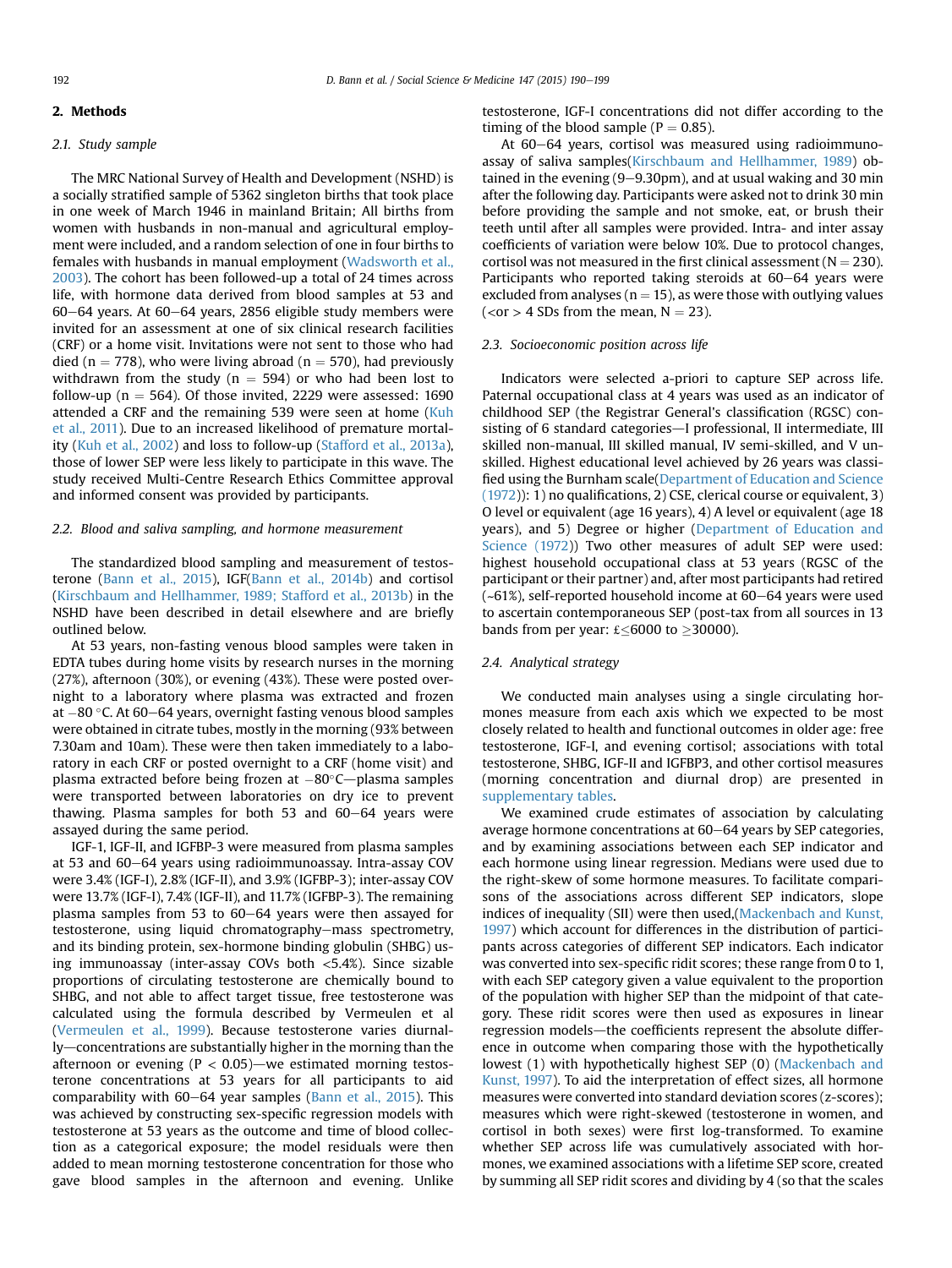were equivalent with models using single SEP indicators). These models were examined and compared with models examining single SEP indicators with respect to statistical significance (using likelihood ratio test comparisons with the null model) and model fit (using Akaike Information Criterion (AIC)). Lower AIC values indicate an improved model fit, yet there are no well-established cut-points for determining the extent to which an improved model fit is large, moderate, or small. As both low and high hormone concentrations could indicate impaired endocrine regulation, we also examined whether SEP was associated with both high and low hormone concentrations; SEP indicators were cross-tabulated with hormones categorized as the lowest 12.5%, middle 75%, and highest 12.5%, and separate logistic regression models were conducted to test associations between SEP with risk of both low and high hormone concentrations.

To examine whether SEP was related to an adverse hormone profile across multiple axes, we created a composite hormone score ([Cappola et al., 2009\)](#page-8-0). This was calculated by converting hormone measures into binary scores; a score of 1 was given if participants were in the lowest quartile for IGF-I or the highest quartile for evening cortisol. Men in the lowest quartile of free testosterone were also given a score of 1, while women in the highest quartile were given a score of 1 given evidence for sex-divergent effects of testosterone ([Brand et al., 2011](#page-8-0)). These scores, ranging from 0 (most optimal hormone profile) to 3 (most adverse profile), were then cross-tabulated with SEP indicators, and used as an outcome in ordered logistic regression models. The proportional odds assumption was tested using a likelihood ratio test to compare constrained and unconstrained models.

For the hormones measured repeatedly (IGF and testosterone), we also examined whether SEP up to 53 years (and a lifetime SEP score up to 53 years) was associated with hormone concentrations at 53 years and with calculated changes in hormone concentrations between 53 and  $60-64$  years.

Because the determinants of hormone concentration may differ by sex,[\(Parekh et al., 2010\)](#page-8-0) we conducted all analyses separately in men and women, and formally tested sex by SEP interaction terms. Given evidence for sex differences in some associations with testosterone and IGF-I ( $P < 0.05$ ), we stratified main analyses examining these hormones by sex. Deviation from linearity was also assessed using likelihood ratio tests. Sample sizes (male/female) for each hormone at 60–64 years were as follows: 865/888 for testosterone, 875/905 for IGF-I, and 835/943 for cortisol. Analyses were restricted to participants with valid data for the SEP indicator/s used and each hormone measure. Missing outcome data was attributable to a number of reasons including insufficient plasma samples (IGF and testosterone data were measured after other biochemical assays) and procedural and technical issues. In addition, cortisol was not measured in the first clinical assessment facility ( $N = 230$ ), and some participants did not provide a blood sample ( $n = 86$ ). The statistical package Stata (Stata Corporation, Texas, USA) was used for all analyses.

## 2.5. Additional and sensitivity analyses

To examine whether the categorization of hormones affected associations between SEP and the composite hormone score, analyses were repeated using different cut-points to categorize the top or bottom 15% of each hormone, instead of 25%. To examine the extent to which the use of estimated morning testosterone levels (age 53 years) for participants who gave samples in the afternoon or evening impacted on findings, additional analyses were conducted using raw testosterone values in which the time of blood sampling was not accounted for. Finally, to examine whether missing data affected findings, we conducted additional analyses using i) multiple imputation and ii) full information maximum likelihood estimation.

# 3. Results

Men had higher free testosterone and IGF-I concentrations at  $60-64$  years than women, while there was no evidence for a sex difference in evening cortisol ( $P = 0.7$ ; [Table 1\)](#page-4-0). Mean free testosterone and IGF-I concentrations were lower at  $60-64$  than at 53 years in both men and women, as previously described ([Bann et al.,](#page-8-0) [2014b, 2015](#page-8-0)). Among both sexes, there was variation in the number of adverse hormone concentrations observed (in men:  $0 = 45.9%$  $1 = 37.4\%, 2/3 = 16.7\%;$  women:  $0 = 43.7\%, 1 = 41.0\%, 2/3 = 15.3\%$ . Those with missing hormone data differed with respect to their socioeconomic profile—they were more likely to have been of lower SEP (P < 0.01 for all SEP indicators and outcomes). Correlations between the different hormone outcomes were weak- $-$ cortisol was not associated with IGF-I or free testosterone ( $r < 0.1$ ) in both sexes), and IGF-I and free testosterone were weakly positively correlated ( $r = 0.1$  in men and 0.2 in women).

#### 3.1. Testosterone

Among men, lower education and lower income were associated with lower testosterone at 60-64 years, while childhood SEP and occupational class were not associated [\(Tables 1 and 2](#page-4-0)). For example, results suggested a  $-0.37$  (95% CI:  $-0.61$ ,  $-0.12$ ) standard deviation lower free testosterone concentration in those with lowest compared with highest educational attainment. In contrast, among women lower childhood SEP was associated with higher testosterone (p for sex interaction  $= 0.01$ ), while other indicators were not associated. Models including single indicators of SEP (income in men and childhood SEP in women) provided a better model fit (lower AIC) than a model using the lifetime SEP score, suggesting little evidence for a cumulative association.

## 3.2. IGF-I

Lower education was associated with lower IGF-I at  $60-64$  years among men ([Tables 1 and 2\)](#page-4-0), while other indicators and the lifetime SEP score were not significantly associated. Among women, lower education and income were associated with lower IGF-I, and a model using a lifetime SEP score provided the best model fit (marginally), suggesting a cumulative association between lower SEP across life and lower IGF-I. For example, results suggested a  $-0.59$  ( $-0.95$ ,  $-0.22$ ) standard deviation lower IGF-I amongst those with lowest compared with highest socioeconomic position across life.

## 3.3. Cortisol

A lower lifetime SEP score was associated with higher evening cortisol at 60-64 years ( $\beta$  = 0.32 (95% CI: 0.07-0.56;  $AIC = 4245.7$ ), but this model had a slightly higher AIC than the model solely examining education ( $\beta$  = 0.22 (0.05-0.39);  $AIC = 4244.6$ ). However, in both relative and absolute terms, the AIC was only marginally smaller. Other indicators of SEP were more weakly associated with higher evening cortisol, and 95% CIs overlapped with the null.

## 3.4. Composite adverse hormone score across multiple axes

Cross-tabulations and logistic regression results indicated no evidence that SEP was associated with either low or high hormone concentrations (data available on request).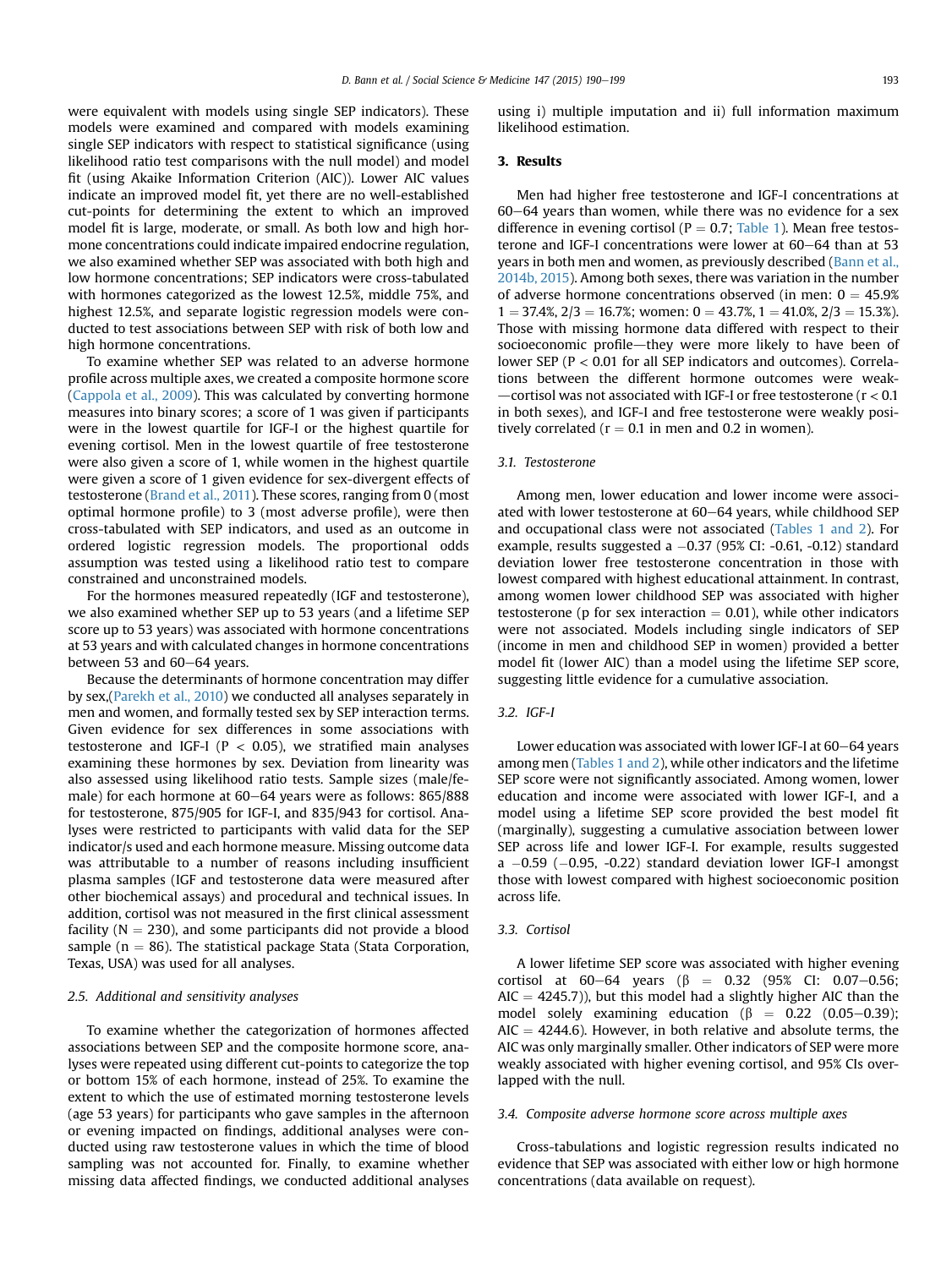#### <span id="page-4-0"></span>Table 1

Hormone concentrations at 60-64 years by indicators of socioeconomic position across life.

|                           | N(M/F)  | Free testosterone (pmol/L)<br>Median (IQR) |          | IGF-I (ng/ml) Median (IQR) |              | Cortisol (evening; nmol/L) Median (IQR) |  |
|---------------------------|---------|--------------------------------------------|----------|----------------------------|--------------|-----------------------------------------|--|
|                           |         | Men                                        | Women    | Men                        | Women        | Both sexes                              |  |
| Total sample              | 875/905 | 235.0 (87.4)                               | 7.4(5.3) | 179.0 (74.8)               | 158.0 (75.2) | 2.41(2.13)                              |  |
| $P(t-test)$               |         |                                            | < 0.001  |                            | < 0.001      |                                         |  |
| Paternal occ class (4y)   |         |                                            |          |                            |              |                                         |  |
| I professional            | 65/64   | 242.1 (98.9)                               | 7.1(4.8) | 173.0 (48.6)               | 144.2 (59.7) | 2.18(2.15)                              |  |
| II intermediate           | 155/164 | 234.2 (72.8)                               | 7.3(5.0) | 179.0 (77.1)               | 171.4 (74.3) | 2.45(2.17)                              |  |
| III skilled (Non-Manual)  | 167/182 | 235.3 (73.2)                               | 7.1(5.0) | 185.7 (77.1)               | 159.4 (69.5) | 2.46(2.17)                              |  |
| III skilled (Manual)      | 242/244 | 233.1 (96.7)                               | 7.2(5.4) | 170.4 (80.2)               | 158.6 (82.0) | 2.54(2.08)                              |  |
| IV partly skilled         | 163/157 | 230.2 (86.8)                               | 8.2(5.6) | 183.9 (74.6)               | 152.0 (72.3) | 2.34(2.11)                              |  |
| V unskilled               | 44/47   | 251.2 (95.2)                               | 8.2(6.3) | 195.0 (85.2)               | 153.4 (84.3) | 2.54(1.95)                              |  |
| $P$ (trend)               |         | 0.37                                       | < 0.01   | 0.18                       | 0.08         | 0.08                                    |  |
| Own education (26y)       |         |                                            |          |                            |              |                                         |  |
| Degree or higher          | 155/55  | 246.9 (79.1)                               | 6.6(5.9) | 180.3 (66.2)               | 165.2 (90.1) | 2.28(2.42)                              |  |
| <b>GCE A level</b>        | 256/256 | 234.4 (88.8)                               | 7.5(4.7) | 185.6 (72.7)               | 169.3 (82.8) | 2.31(1.98)                              |  |
| GCE O level               | 125/229 | 236.1 (94.5)                               | 7.3(5.0) | 178.0 (74.8)               | 153.6 (68.4) | 2.53(2.39)                              |  |
| Sub GCE O-level           | 46/84   | 234.2 (63.2)                               | 8.6(5.6) | 186.0 (86.5)               | 149.9 (84.7) | 2.49(2.43)                              |  |
| No qualifications         | 245/238 | 230.2 (94.5)                               | 7.7(6.0) | 165.4 (77.4)               | 156.3 (70.9) | 2.48(2.10)                              |  |
| $P$ (trend)               |         | < 0.01                                     | 0.91     | < 0.01                     | < 0.01#      | 0.02                                    |  |
| Occupational class (53y)  |         |                                            |          |                            |              |                                         |  |
| I professional            | 137/91  | 240.1 (67.5)                               | 6.9(5.0) | 186.0 (58.0)               | 155.2 (57.7) | 2.35(2.21)                              |  |
| II intermediate           | 425/444 | 235.0 (92.8)                               | 7.1(5.2) | 175.0 (73.1)               | 162.0 (76.0) | 2.37(1.99)                              |  |
| III skilled (Non-Manual)  | 164/211 | 225.3 (78.9)                               | 8.0(6.0) | 189.3 (73.3)               | 159.3 (82.3) | 2.46(2.27)                              |  |
| III skilled (Manual)      | 104/74  | 243.6 (89.1)                               | 8.4(5.6) | 159.7 (88.0)               | 146.3 (85.2) | 2.44(2.17)                              |  |
| IV partly skilled         | 29/48   | 235.7 (95.0)                               | 8.0(4.5) | 144.7 (84.4)               | 145.1 (65.7) | 2.73(2.79)                              |  |
| V unskilled               | 8/10    | 250.1 (98.8)                               | 6.4(3.6) | 183.9 (66.0)               | 128.7 (67.4) | 3.35(3.87)                              |  |
| $P$ (trend)               |         | 0.56                                       | 0.30     | 0.09                       | 0.02         | < 0.01                                  |  |
| Household income (60-64y) |         |                                            |          |                            |              |                                         |  |
| 1 (highest)               | 322/238 | 247.5 (89.5)                               | 7.2(4.8) | 182.8 (72.8)               | 163.4 (79.5) | 2.36(2.14)                              |  |
| 2                         | 209/212 | 233.9 (73.4)                               | 7.5(5.6) | 177.6 (77.4)               | 170.9 (71.7) | 2.37(1.93)                              |  |
| 3                         | 197/242 | 231.1 (98.7)                               | 7.4(5.6) | 177.0 (81.2)               | 156.7 (77.0) | 2.40(2.06)                              |  |
| 4 (lowest)                | 102/159 | 222.5 (82.7)                               | 7.5(5.3) | 175.5 (75.6)               | 146.0 (68.1) | 2.53(2.59)                              |  |
| $P$ (trend)               |         | < 0.001                                    | 0.42     | 0.21                       | < 0.01       | 0.06#                                   |  |

Sample sizes presented for IGF-I, and differ for testosterone (865/888) and cortisol (835/943), and by SEP indicator used; #p(heterogeneity) shown due to non-linearity (P < 0.05); log-transformed cortisol values used to calculated P-values due to right-skew; income displayed in 4 categories here to aid interpretation.

Associations between SEP and the composite adverse hormone score followed the same pattern as associations with its individual components ([Fig. 1\)](#page-5-0). Lower SEP in childhood (more strongly in women than men (P(sex interaction)  $= 0.12$ )), lower education, lower occupational class, and lower household income were associated with higher adverse hormone scores. For example, in the lowest compared with highest education, the odds of having 1 additional adverse hormone concentration was 3.67 (95% CI: 2.13, 6.31) among men, and 1.59 (0.95, 2.67) among women (P (sex interaction)  $= 0.02$ ). There was little evidence for deviation from the proportional odds assumption (p-values from likelihood ratio tests all >0.15), or for deviation from linearity in the above models.

# 3.5. SEP across life and estimated mid-life decline in IGF-I and testosterone

SEP was not significantly related to testosterone at 53 years among men, while among women only low childhood SEP was related to higher testosterone at 53 years ( $\beta = 0.61$ , 95 CI: 0.31, 0.92); [Table 3](#page-5-0). However, SEP was not significantly related to change

#### Table 2

Estimated standard deviation differences in hormone concentrations (95% CI) at 60-64 years between the hypothetical lowest and highest socioeconomic position (slope index of inequality).

|                           | Free testosterone<br>(752 men, 745 women) | P      | <b>AIC</b> | IGF-I (760 men.<br>758 women) | P      | <b>AIC</b> | Cortisol (evening)<br>(736 men, 780 women) | P    | <b>AIC</b> |
|---------------------------|-------------------------------------------|--------|------------|-------------------------------|--------|------------|--------------------------------------------|------|------------|
| Men                       |                                           |        |            |                               |        |            | <b>Both sexes</b>                          |      |            |
| Paternal occ. class (4y)  | $-0.10$ ( $-0.34$ , 0.14)                 | 0.40#  | 2102.7     | $0.14(-0.09, 0.38)$           | 0.23#  | 2130.8     | $0.10(-0.07, 0.27)$                        | 0.24 | 4250.6     |
| Own education (26y)       | $-0.37(-0.61,-0.12)$                      | <0.01# | 2099.1     | $-0.40$ ( $-0.65$ , $-0.16$ ) | < 0.01 | 2124.6     | 0.22(0.05, 0.39)                           | 0.01 | 4244.6     |
| Occupational class (53y)  | $-0.11$ ( $-0.36$ , 0.15)                 | 0.41   | 2103.8     | $-0.23$ ( $-0.49$ , 0.02)     | 0.07   | 2129.6     | $0.17(-0.01, 0.34)$                        | 0.06 | 4249.1     |
| Household income (60-64y) | $-0.42$ ( $-0.66$ , $-0.19$ )             | <0.01# | 2092.7     | $-0.17$ ( $-0.40$ , 0.07)     | 0.17   | 2131.5     | $0.15(-0.01, 0.32)$                        | 0.07 | 4249.1     |
| Lifetime SEP score        | $-0.45(-0.79, -0.11)$                     | 0.01#  | 2097.6     | $-0.27(-0.62, 0.08)$          | 0.13   | 2130.9     | 0.32(0.07, 0.56)                           | 0.01 | 4245.7     |
| Women                     |                                           |        |            |                               |        |            |                                            |      |            |
| Paternal occ. class (4y)  | 0.29(0.08, 0.50)                          | < 0.01 | 1944.2     | $-0.22$ ( $-0.46$ , 0.02)     | 0.07   | 2162.2     |                                            |      |            |
| Own education (26y)       | $0.14(-0.08, 0.35)$                       | 0.21   | 1948.9     | $-0.40$ ( $-0.64$ , $-0.15$ ) | < 0.01 | 2154.6     |                                            |      |            |
| Occupational class (53y)  | $0.15(-0.07, 0.38)$                       | 0.18   | 1947.2     | $-0.25$ ( $-0.50$ , 0.01)     | 0.06   | 2160.5     |                                            |      |            |
| Household income (60-64y) | $0.08$ (-0.-13, 0.29)                     | 0.45   | 1949.2     | $-0.32$ ( $-0.55$ , $-0.09$ ) | < 0.01 | 2156.9     |                                            |      |            |
| Lifetime SEP score        | 0.38(0.05, 0.71)                          | 0.02   | 1945.1     | $-0.59(-0.95, -0.22)$         | < 0.01 | 2154.1     |                                            |      |            |

#P-value for sex interaction term <0.05; sexes combined for cortisol due to a lack of evidence for sex interaction; occupational class was that of the highest in the household and derived using the Registrar General's classification; Analyses using lifetime SEP score (and all AIC calculations) were restricted to those with valid data for all SEP indicators and each hormone.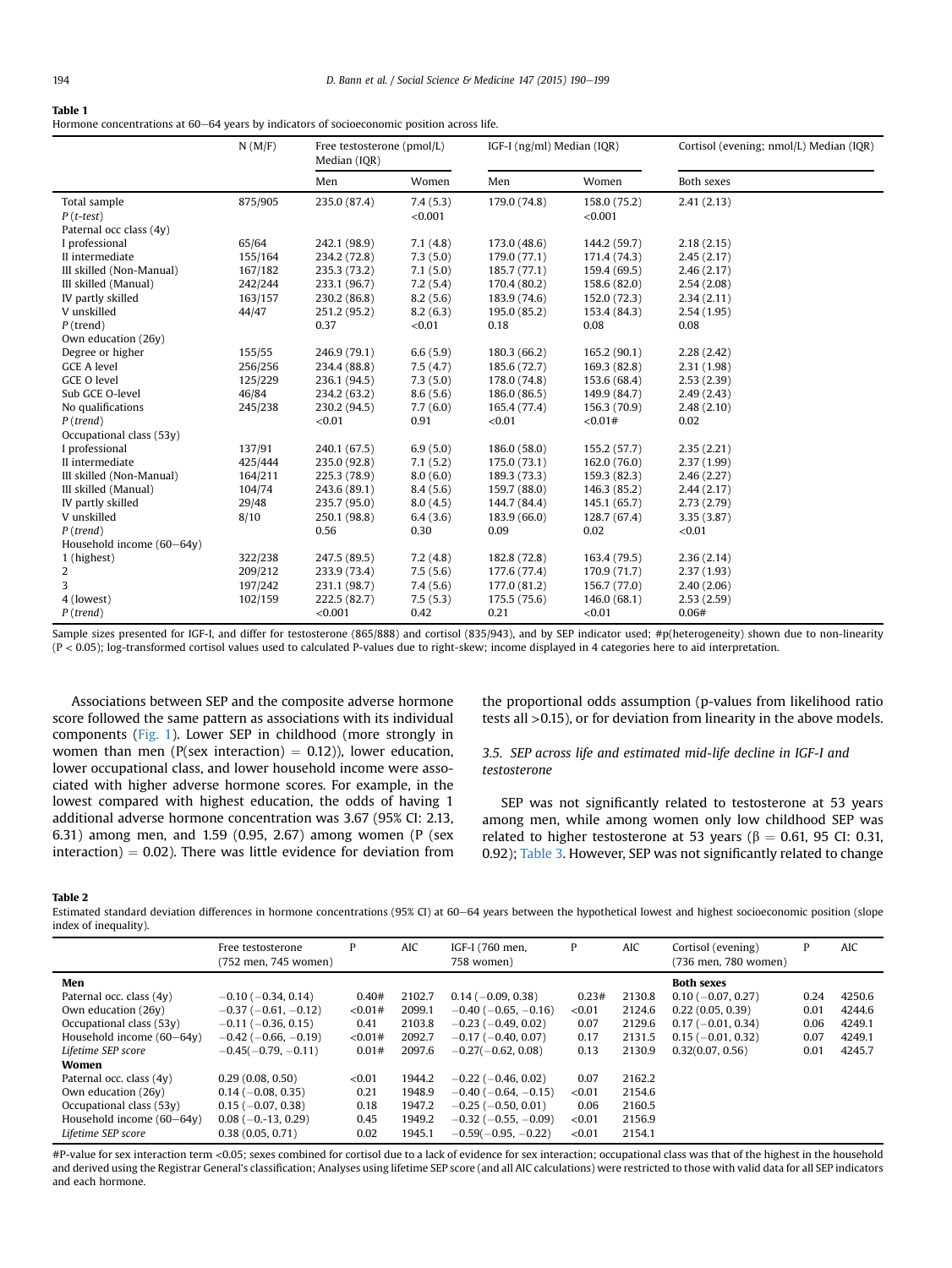<span id="page-5-0"></span>

Fig. 1. Socioeconomic position in relation to a composite hormone score at  $60-64$  years—odds ratios (95% CI) of being in a 1-unit higher (adverse) hormone profile score in the lowest compared with highest socioeconomic position (relative index of inequality). Note: men shown in circles, women in triangles. Hormone profile scores were calculated by adding together the number of adverse hormone concentrations recorded at 60-64 years (0, 1, 2-3). A score of 1 was given if participants were in the lowest quartile for either IGF-I, or free testosterone concentration (among men only—among women those in the highest quartile were given a score of 1), or the highest quartile of evening cortisol concentration. Odds ratios were calculated using ordered logistic regression. Sample sizes were as follows: paternal occupational class (648 men, 682 women), education (638/690), occupational class (670/703), household income (656/689), and lifetime SEP score (601/609); #p-value for sex interaction term <0.05.

in testosterone in either sex between 53 and  $60-64$  years. Among men, lower education and occupational class were more weakly associated with lower IGF-I at 53 years, compared with associations with IGF-I at 60–64 years. Among women, only lower occupational class was significantly associated with lower IGF-I at 53 years. There was little evidence that SEP was associated with change in IGF-I between 53 and 60–64 years in either men or women.

## 3.6. Additional and sensitivity analyses

Associations between SEP and total testosterone were similar to those with estimated free testosterone (supplementary table 1). Lower SEP was weakly and not-significantly associated with lower SHBG and lower IGF-II, and lower income was associated with lower IGFBP3 in both sexes; indicators of SEP were generally not associated with morning cortisol or diurnal drop (supplementary table 1). Conclusions did not differ when categorizing adverse hormone concentrations as being in the 15% (rather than 25%) highest or lowest hormone concentrations, when not adjusting for time of blood collection time at 53 years, nor when either using multiple imputation or full information maximum likelihood estimation to account for missing data on SEP indicators.

## 4. Discussion

## 4.1. Main findings

In a nationally representative British birth cohort study assessed in late midlife, we found evidence that lower levels of some indicators of SEP were associated with an adverse hormone profile across multiple axes: with lower testosterone in men and higher testosterone in women, and with lower IGF-I and higher evening cortisol in both sexes. However, associations found with each hormone differed by SEP indicator used and sex; among women our data suggested a cumulative association between lower SEP across life and lower IGF-I, while there was no strong evidence for accumulation in associations with testosterone or cortisol. Associations between SEP and hormones were particularly pronounced when using a composite adverse hormone score.

#### Table 3

Estimated standard deviation differences in free testosterone and insulin like growth factor-I (IGF-I) concentrations at 53, 60-64 years, and change between these ages, between the hypothetical lowest and highest socioeconomic position (slope index of inequality).

|                          | N   | Testosterone, 53y     | P       | Testosterone, 60-64y  | P       | $\Delta$ Testosterone | P    |
|--------------------------|-----|-----------------------|---------|-----------------------|---------|-----------------------|------|
| Men                      |     |                       |         |                       |         |                       |      |
| Paternal occ. class (4y) | 417 | $-0.03(-0.28, 0.23)$  | 0.83    | $-0.21(-0.46, 0.04)$  | 0.10    | $-0.18(-0.52, 0.16)$  | 0.30 |
| Own education (26y)      | 415 | $-0.13(-0.39, 0.13)$  | 0.33    | $-0.46(-0.71, -0.20)$ | < 0.001 | $-0.29(-0.64, 0.06)$  | 0.10 |
| Occupational class (53y) | 436 | $-0.18(-0.44, 0.09)$  | 0.20    | $-0.34(-0.60, -0.08)$ | 0.01    | $-0.13(-0.49, 0.23)$  | 0.48 |
| Lifetime SEP score       | 400 | $-0.20(-0.54, 0.14)$  | 0.25    | $-0.49(-0.82, -0.15)$ | < 0.01  | $-0.23(-0.68, 0.22)$  | 0.32 |
| Women                    |     |                       |         |                       |         |                       |      |
| Paternal occ. class (4y) | 526 | 0.61(0.31, 0.92)      | < 0.001 | 0.33(0.05, 0.61)      | 0.02    | $-0.11(-0.29, 0.07)$  | 0.23 |
| Own education (26y)      | 528 | $0.08(-0.23, 0.39)$   | 0.63    | $0.09(-0.19, 0.37)$   | 0.54    | $0.05(-0.13, 0.24)$   | 0.56 |
| Occupational class (53y) | 538 | $-0.09(-0.42, 0.23)$  | 0.58    | $0.17(-0.13, 0.47)$   | 0.27    | $0.11(-0.08, 0.30)$   | 0.25 |
| Lifetime SEP score       | 499 | $0.41(-0.02, 0.83)$   | 0.06    | $0.34(-0.06, 0.73)$   | 0.09    | $-0.01(-0.25, 0.24)$  | 0.96 |
|                          | N   | IGF-I, $53y$          | P       | IGF-I, 60-64y         | P       | $\Delta$ IGF-I        | P    |
| Men                      |     |                       |         |                       |         |                       |      |
| Paternal occ. class (4y) | 719 | $0.08(-0.16, 0.32)$   | 0.52    | $0.12(-0.14, 0.37)$   | 0.37    | $0.02(-0.24, 0.28)$   | 0.88 |
| Own education (26y)      | 713 | $-0.25(-0.50, 0.00)$  | 0.05    | $-0.35(-0.61, -0.08)$ | 0.01    | $-0.05(-0.31, 0.22)$  | 0.73 |
| Occupational class (53y) | 746 | $-0.24(-0.50, 0.02)$  | 0.07    | $-0.30(-0.57, -0.02)$ | 0.03    | $-0.01(-0.29, 0.27)$  | 0.94 |
| Lifetime SEP score       | 692 | $-0.25(-0.58, 0.08)$  | 0.14    | $-0.26(-0.61, 0.09)$  | 0.14    | $0.04(-0.31, 0.38)$   | 0.84 |
| Women                    |     |                       |         |                       |         |                       |      |
| Paternal occ. class (4y) | 760 | $-0.21(-0.47, 0.05)$  | 0.12    | $-0.28(-0.53, -0.03)$ | 0.03    | $-0.04(-0.29, 0.21)$  | 0.77 |
| Own education (26y)      | 767 | $-0.16(-0.43, 0.10)$  | 0.23    | $-0.43(-0.68, -0.17)$ | < 0.01  | $-0.20(-0.46, 0.06)$  | 0.13 |
| Occupational class (53y) | 783 | $-0.37(-0.64, -0.10)$ | < 0.01  | $-0.27(-0.54, 0.00)$  | 0.05    | $0.13(-0.14, 0.40)$   | 0.35 |
|                          |     |                       |         |                       |         |                       |      |
| Lifetime SEP score       | 719 | $-0.37(-0.74, 0.00)$  | 0.05    | $-0.56(-0.91, -0.20)$ | < 0.01  | $-0.11(-0.47, 0.25)$  | 0.54 |

D calculated as 60e64y minus 53y hormone concentration; occupational class was that of the highest in the household and derived using the Registrar General's classification.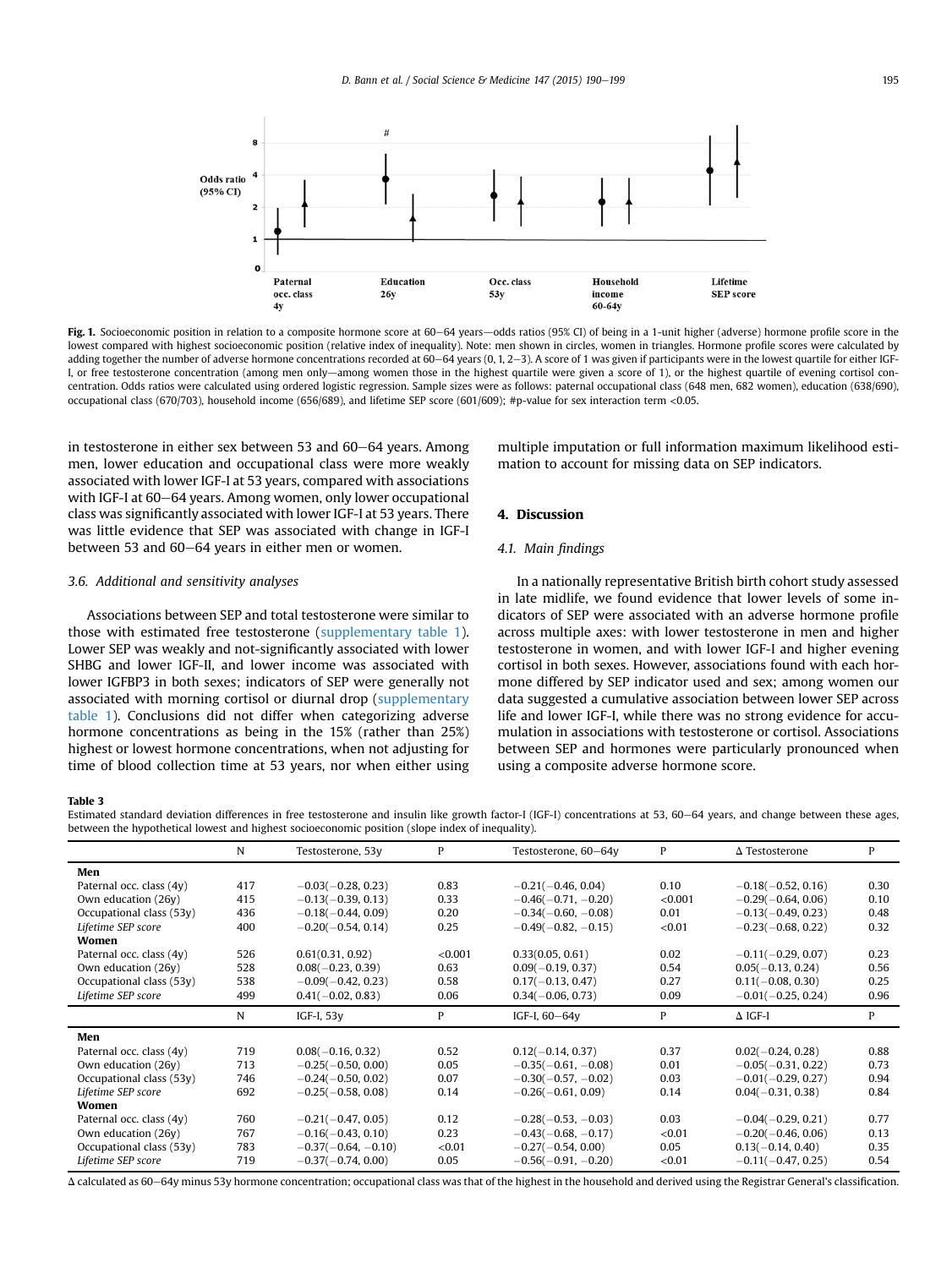## 4.2. Comparison with previous studies

Findings from this study add to the previous evidence relating SEP to single hormone axes. For example, separate analyses have shown that lower SEP is associated with lower testosterone among men,([Zarotsky et al., 2014](#page-9-0)) higher testosterone among women,(- [Cappola et al., 2007\)](#page-8-0) lower IGF-I,([Kumari et al., 2008](#page-8-0)) or higher cortisol concentrations ([Castro-Diehl et al., 2014; Desantis et al.,](#page-8-0) [2015; Franz et al., 2013; Kumari et al., 2010a; Miller et al., 2009\)](#page-8-0). We extend these findings by: better characterising the relations between SEP and hormones in a well-characterised representative birth cohort study; examining multiple hormones from different axes; using repeat measures of IGF-I and testosterone; and by using multiple indicators of SEP ascertained prospectively across life which enabled us to test for cumulative associations. Our findings add to the understanding of how SEP relates to biological processes which are thought to partly underlie the ageing process and its adverse consequences. These findings are broadly consistent with previous evidence from this cohort which has identified socioeconomic inequalities in health-related outcomes which may be partly explained via an influence on the endocrine system [\(Bann et al.,](#page-8-0) [2014a; Hurst et al., 2013; Jones et al., 2015; Diana Kuh et al., 2002\)](#page-8-0).

## 4.3. Explanation of findings

Associations between SEP and multiple hormones indicate the socioeconomic patterning of the lifetime determinants of the endocrine systems. The hormones investigated are known to be tightly regulated by a series of homeostatic mechanisms (feedback loops)—the presence of associations suggests that socioeconomically patterned risk factors may have affected the homeostatic set-points by which typical hormone concentrations are maintained, and/or affected the regulation of the homeostatic mechanisms. These risk factors may be both shared across different axes and/or affect only single hormone outcomes. For example, lower SEP is related to higher fat mass levels, ([Bann et al.,](#page-8-0) [2014a\)](#page-8-0) which in turn may lead to lower IGF-I,[\(Bann et al., 2014b\)](#page-8-0) lower testosterone in men and higher testosterone in women ([Bann et al., 2015](#page-8-0)). In contrast, higher fat mass has been found to be non-linearly associated with cortisol ([Kumari et al., 2010b\)](#page-8-0). Other factors which may lie on the pathway between SEP and hormones may be health-impacting behaviours such as physical activity, diet, and smoking, exposure to stress and adverse events, age at menopause,[\(Hardy and Kuh, 2005](#page-8-0)) and incidence of clinically defined and sub-clinical ill health. Early life SEP may be related to hormones due to the persistence of socioeconomic conditions across life since low childhood SEP typically limits opportunities with respect to educational attainment, occupation, income and wealth. Childhood SEP may also capture the influence of childhood exposures which have persisting effects on hormones independent of subsequent SEP. For example, childhood milk intake has been related to adult IGF-I concentrations in old age,[\(Ben-Shlomo et al., 2005](#page-8-0)) and exposure to stress in both early and adult life has been related to adult cortisol concentrations ([Gerritsen et al., 2010](#page-8-0)). Delineating the relative contributions of these different pathways is likely to be challenging given the potential for bi-directionality in associations between many risk factors and hormones (eg, between lower testosterone and ill health). Although we hypothesized that the principal direction of association was from SEP to hormones, it is possible that associations may be explained by reverse causality, or be bi-directional in nature. For example, systemic disease may lead to lower testosterone in men,[\(Karagiannis and Harsoulis, 2005](#page-8-0)) which could in turn limit future occupational and earning opportunities, and thereby confound associations between SEP with subsequent hormone outcomes. Reverse or bi-directionality is however less likely to explain the prospective associations found between childhood SEP and subsequent hormones, as the childhood SEP measures used (ascertained at 4 years) preceded the hormone measures by up to 60 years. Confounding by genetic factors which affect both circulating hormones and socioeconomic outcomes may also have a role in explaining our findings, although hormones (and socioeconomic factors) are known to be affected by environmental factors ([Ben-Shlomo et al., 2005; Cappola et al.,](#page-8-0) [2007; Parekh et al., 2010\)](#page-8-0).

Associations between SEP indicators and testosterone among men were stronger (and more significant) at 60–64 years than at 53 years. This may suggest that the socioeconomic patterning of endocrine function determinants may become especially pronounced at older ages. However, associations of SEP with changes in testosterone and IGF-I were not significant. These may reflect true null findings or lack of power as the age-related decline will be partially masked by measurement error and regression to the mean, particularly when only 2 time points are available ([Singer](#page-9-0) [and Willett, 2003\)](#page-9-0). Further studies are required with more frequently repeated samples to better characterise these dynamic relationships in later decades. Differences in the strength and significance of association between each SEP indicator and hormones may be explained by differences in the extent to which each SEP indicator relates to the above intermediary risk factors-each captures information during particular periods of life, and in different aspects of the socioeconomic environment. For example, among men educational attainment was more strongly associated with fat mass at  $60-64$  years in this cohort than paternal occupational class,[\(Bann et al., 2014a](#page-8-0)) potentially explaining its stronger association with testosterone and IGF-I. Among men, lower income was most strongly related to lower testosterone, while among women only lower childhood SEP was related to higher testosterone. These findings suggest that aspects of contemporaneous SEP in older age and/or factors related to adulthood material circumstances may have especially impacted on testosterone concentrations in men, whilst in women developmental influences may have impacted on long term testosterone concentrations. Contrary to expectation, we did not find strong evidence that childhood SEP was associated with other outcomes. This could indicate that contemporaneous adult socioeconomic circumstances are stronger determinants of the hormone concentrations investigated, potentially due to the combined influence of material, behaviours, and/or psychosocial pathways. Lower education was most strongly related to higher evening cortisol, suggesting that factors especially related to education may have impacted on cortisol concentrations. Alternatively, education may have simply been the most relevant marker of SEP across life, as it reflects both childhood experiences and subsequent employment, income, and wealth opportunities ([Galobardes et al., 2006\)](#page-8-0). Indeed, education has been considered a 'fundamental cause' of health inequality, since the links between education and health have persisted despite changes over time in the benefits which a higher education attainment provides ([Montez and Friedman, 2015\)](#page-8-0). Taken together, our findings suggest that studies using single indicators of SEP may provide an incomplete understanding of how SEP impacts on endocrine function. Although this warrant future consideration, caution is needed when interpreting associations with multiple SEP indicators, as some results could reflect chance findings as multiple statistical tests have been carried out; the interpretation of results may be more appropriately focused on the overall patterns of estimated associations (and corresponding confidence intervals) rather than the significance level of each specific association examined.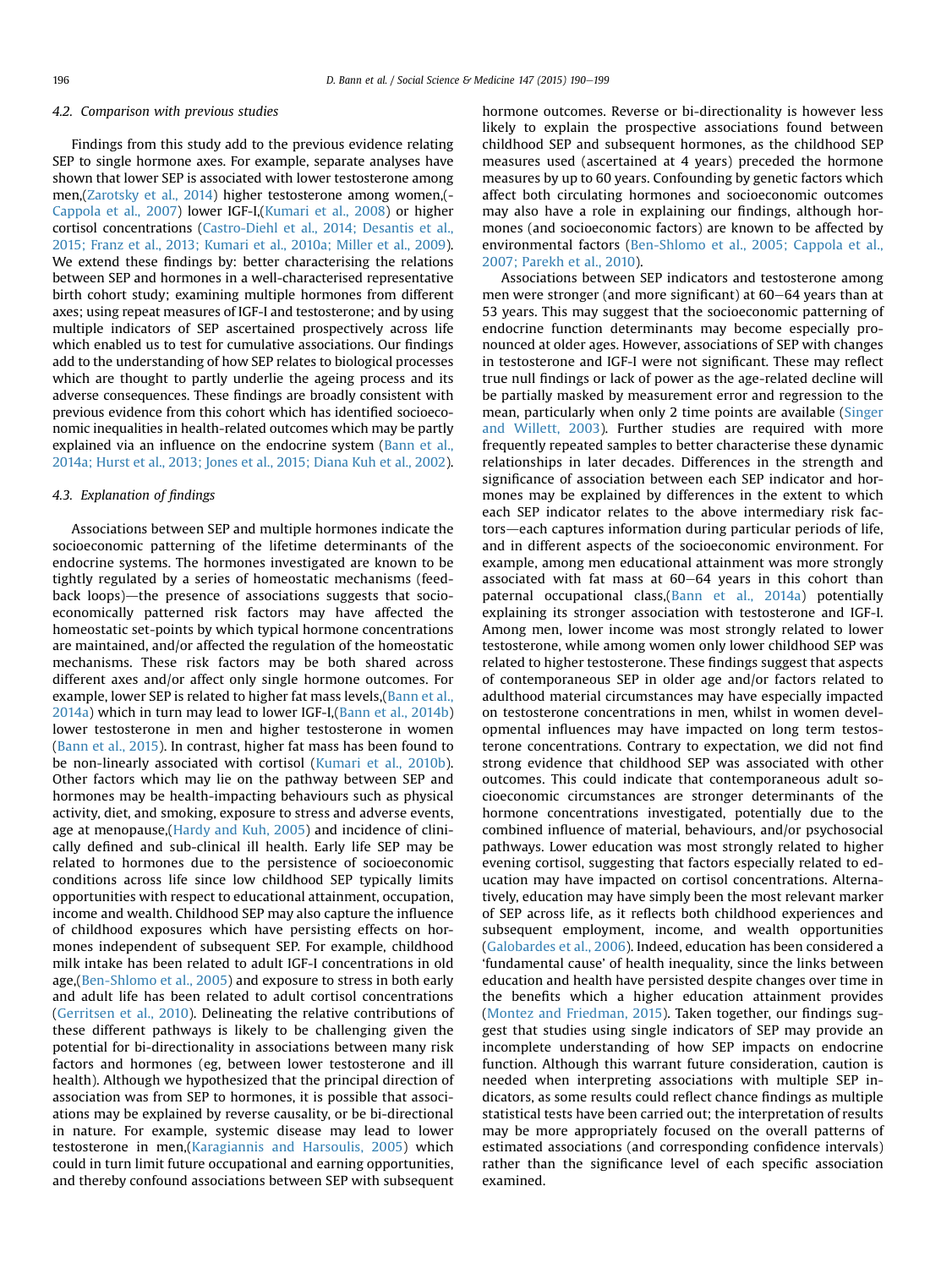### 4.4. Strengths and limitations

Strengths of this study include the availability of prospectively ascertained SEP indicators obtained across life and multiple hormone measures, some of which were repeated. While multiple different SEP indicators were used which have been found to relate to health-related outcomes in this cohort, other research may be required to more comprehensively examine which dimensions of SEP are most closely related to endocrine functioning (eg, with respect to education, occupational class, income, or wealth). As in all longitudinal studies, loss to follow-up occurred which reduced statistical power and may have introduced bias. Specifically, study members with lower SEP and worse functional health were less likely to participate at  $60-64$  years, through death or attrition ([Cooper et al., 2014](#page-8-0); [Stafford et al., 2013a\)](#page-9-0). If those lost to follow-up also had especially unfavourable hormone profiles, this pattern of missing data may have weakened the observed associations between SEP and hormones; in other cases, missing data could have led to strengthening of the observed relationships. Sample sizes for repeat testosterone measures were limited by the numbers of remaining stored serum samples. However, the loss in sample size and power may have been partly offset by the comparatively higher accuracy and precision of the mass-spectroscopy assays used-unlike immunoassay, mass spectroscopy has sufficient sensitivity to accurately quantify the low testosterone levels among women ([Gallagher et al., 2007; Thienpont et al., 2008](#page-8-0)).

Because of day-to-day and week-to-week variability in hormone concentrations, the single blood (and one-day saliva) sample measures obtained at each age imperfectly captured long-term concentrations. Assuming that this source of error was random, it would have led to less precise estimates of association between SEP and hormones, particularly where COV were higher (eg, for IGF-I). In addition, the limited number of cortisol measures used are likely to have imperfectly captured the true diurnal variability in cortisol which may be more closely related to SEP and health outcomes. However, other studies have found that cortisol measures in the NSHD relate to physical function and social isolation, suggesting that the measures do have moderate-good convergent validity ([Gardner et al., 2013; Stafford et al., 2013b](#page-8-0)). Methodological differences in blood sampling at 50 and  $60-64$  years (eg, nonfasting samples at 53 years obtained across the day) may have impacted on the results examining change in hormones, although we found little evidence that accounting for blood sample time affected findings. Although we investigated multiple hormones in this study, only IGF and testosterone were measured at two ages, as such we were unable to examine how SEP related to change in cortisol during age. In order to fully understand how SEP relates to change in hormone measures during the ageing process, more repeated measurements are clearly required, spanning early and later life. Aside from the measures included in this study, other hormones may also be important for health and function in older age, and may therefore warrant future investigation. For example, estrogen was not measured in the NSHD, precluding its investigation here despite its potential importance for health among women ([Corbelli et al., 2015; Herrera and Mather, 2015](#page-8-0)). Measures of thyroid function are also likely to warrant future investigation: lower SEP has been related to increased hyperthyroidism risk, ([Wilson](#page-9-0) [et al., 2006](#page-9-0)) which may in turn predict adverse health, although the prevalence of hyperthyroidism was low in the NSHD at  $60-64$ years (1.7%) ([Pierce et al., 2012](#page-8-0)). We used a composite score to describe the number of adverse hormone concentrations-similar composite scores have been shown to be more strongly related to frailty risk than single hormone measures,[\(Cappola et al., 2009;](#page-8-0) [Hertoghie, 2005](#page-8-0)) but they are clearly simplifications of a dynamic, interactive endocrine system, and their construction is partly dependent on the hormones measured in each study. If associations between exposures and hormone outcomes are independent of other hormones, it would be expected that associations with a composite hormone outcome would be stronger. However, it should be noted that there is no accepted standard method to either define or measure multiple adverse hormone concentrations, nor conceptual phenomena such as dysregulation [\(Ferrucci](#page-8-0) [and Studenski, 2012](#page-8-0)). Further developments may enable more detailed characterisation of endocrine function across multiple axes, including the use of dynamic measures which arguably have more relevance to biological function than single measures of circulating concentrations.

#### 4.5. Implications

Findings from this study suggest that those of lower SEP may be at higher risk of having adverse hormone concentrations across multiple axes in late midlife. These associations may in turn partly underlie socioeconomic inequalities in a range of health and functional outcomes in older age as the endocrine system has been hypothesised as being a key modulator of the ageing process ([Chahal and Drake, 2007; Ferrucci and Studenski, 2012; Hertoghie,](#page-8-0) [2005\)](#page-8-0). Future studies are needed to empirically test these mediating pathways. While the identification of underlying biological mechanisms may help us to better understand the effects of SEP across life and help strengthen causal inferences, mechanistic understanding is not a prerequisite for successful intervention—there is increasing evidence that interventions targeting the up-stream socioeconomic factors are more efficacious in reducing socioeconomic inequalities in health than those which target intermediary factors [\(Lorenc et al., 2013\)](#page-8-0).

The relative importance of these and other hormones in human ageing is currently uncertain. While IGF-I and testosterone have been observed to decline with age, and be related to health and functional outcomes, important heterogeneity exists, with some studies not finding expected associations between testosterone, IGF-I or cortisol[\(Singh-Manoux et al., 2014; Stenholm et al., 2010\)](#page-9-0) and health-related outcomes. This, in addition to potential publication bias which could favour significant relations between hormones and health-related outcomes in observational studies, suggests that future experimental and observational studies are needed to help delineate the relative importance of hormonal systems for the ageing process and its consequences.

## 4.6. Conclusions

In a British birth cohort study, lower SEP was associated with an adverse hormone profile in late midlife age across multiple axes (lower testosterone among men, higher testosterone among women, and with lower IGF-I and higher evening cortisol in both sexes). Associations with individual hormones differed by SEP indicator and sex. Further studies are required to better characterize how SEP relates to age-related changes in endocrine function, and to examine the functional relevance of associations found.

## Conflict of interest

Nothing to declare.

## Appendix A. Supplementary data

Supplementary data related to this article can be found at [http://](http://dx.doi.org/10.1016/j.socscimed.2015.11.001) [dx.doi.org/10.1016/j.socscimed.2015.11.001.](http://dx.doi.org/10.1016/j.socscimed.2015.11.001)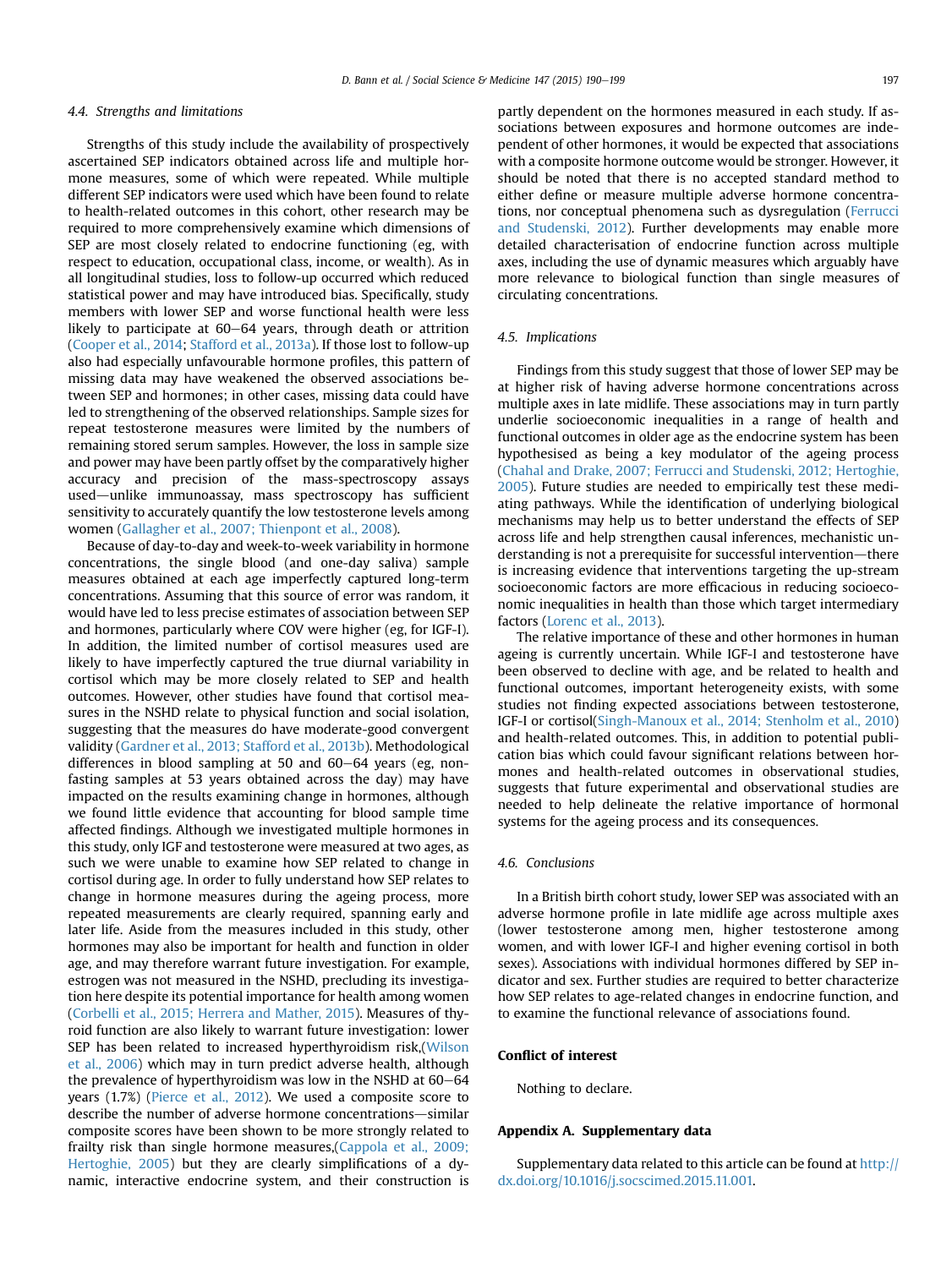#### <span id="page-8-0"></span>References

- [Araujo, A.B., Dixon, J.M., Suarez, E.A., Murad, M.H., Guey, L.T., Wittert, G.A., 2011.](http://refhub.elsevier.com/S0277-9536(15)30209-4/sref1) Endogenous testosterone and mortality in men: a systematic review and meta-<br>[analysis. J. Clin. Endocrinol. Metab. 96, 3007](http://refhub.elsevier.com/S0277-9536(15)30209-4/sref1)—[3019](http://refhub.elsevier.com/S0277-9536(15)30209-4/sref1).
- [Bann, D., Cooper, R., Wills, A.K., Adams, J., Kuh, D., 2014a. Socioeconomic position](http://refhub.elsevier.com/S0277-9536(15)30209-4/sref2) [across life and body composition in early old age:](http://refhub.elsevier.com/S0277-9536(15)30209-4/sref2) findings from a British birth [cohort study. J. Epidemiol. Community Health 68, 516](http://refhub.elsevier.com/S0277-9536(15)30209-4/sref2).
- [Bann, D., Holly, J.M.P., Lashen, H., Hardy, R., Adams, J., Kuh, D., et al., 2014b. Changes](http://refhub.elsevier.com/S0277-9536(15)30209-4/sref3) [in insulin-like growth factor-I and -II associated with fat but not lean mass in](http://refhub.elsevier.com/S0277-9536(15)30209-4/sref3) early old age. Obesity  $63, 902-909$ .
- [Bann, D., Wu, F., Keevil, B., Lashen, H., Adams, J., Hardy, R., et al., 2015. Changes in](http://refhub.elsevier.com/S0277-9536(15)30209-4/sref4) [testosterone related to body composition in late midlife:](http://refhub.elsevier.com/S0277-9536(15)30209-4/sref4) findings from the 1946 [British birth cohort study. Obesity 23, 1486](http://refhub.elsevier.com/S0277-9536(15)30209-4/sref4)-[1492](http://refhub.elsevier.com/S0277-9536(15)30209-4/sref4).
- [Bartley, M., 2008. Health Inequality. Blackwell Publishing Ltd, Cambridge, UK](http://refhub.elsevier.com/S0277-9536(15)30209-4/sref5).
- [Ben-Shlomo, Y., Holly, J., McCarthy, A., Savage, P., Davies, D., Davey Smith, G., 2005.](http://refhub.elsevier.com/S0277-9536(15)30209-4/sref6) [Prenatal and Postnatal milk supplementation and adult insulin-like growth](http://refhub.elsevier.com/S0277-9536(15)30209-4/sref6) [factor I: long-term follow-up of a Randomized Controlled trial. Cancer Epi](http://refhub.elsevier.com/S0277-9536(15)30209-4/sref6)[demiol. Biomark. Prev. 14, 1336](http://refhub.elsevier.com/S0277-9536(15)30209-4/sref6)-[1339.](http://refhub.elsevier.com/S0277-9536(15)30209-4/sref6)
- [Birnie, K., Ben-Shlomo, Y., Holly, J.M.P., Gunnell, D., Ebrahim, S., Bayer, A., et al., 2012.](http://refhub.elsevier.com/S0277-9536(15)30209-4/sref7) [Associations of insulin and insulin-like growth factors with physical perfor](http://refhub.elsevier.com/S0277-9536(15)30209-4/sref7)[mance in old age in the boyd Orr and Caerphilly studies. PLos One 7, e30096.](http://refhub.elsevier.com/S0277-9536(15)30209-4/sref7)
- [Brand, J.S., van der Tweel, I., Grobbee, D.E., Emmelot-Vonk, M.H., van der](http://refhub.elsevier.com/S0277-9536(15)30209-4/sref8) [Schouw, Y.T., 2011. Testosterone, sex hormone-binding globulin and the meta](http://refhub.elsevier.com/S0277-9536(15)30209-4/sref8)[bolic syndrome: a systematic review and meta-analysis of observational](http://refhub.elsevier.com/S0277-9536(15)30209-4/sref8) [studies. Int. J. Epidemiol. 40, 189](http://refhub.elsevier.com/S0277-9536(15)30209-4/sref8)-[207.](http://refhub.elsevier.com/S0277-9536(15)30209-4/sref8)
- [Burgers, A.M., Biermasz, N.R., Schoones, J.W., Pereira, A.M., Renehan, A.G.,](http://refhub.elsevier.com/S0277-9536(15)30209-4/sref9) [Zwahlen, M., et al., 2011. Meta-Analysis and dose-response Metaregression:](http://refhub.elsevier.com/S0277-9536(15)30209-4/sref9) [circulating insulin-like growth factor I \(IGF-I\) and mortality. J. Clin. Endocrinol.](http://refhub.elsevier.com/S0277-9536(15)30209-4/sref9) [Metab. 96, 2912](http://refhub.elsevier.com/S0277-9536(15)30209-4/sref9)-[2920.](http://refhub.elsevier.com/S0277-9536(15)30209-4/sref9)
- [Cappola, A.R., Ratcliffe, S.J., Bhasin, S., Blackman, M.R., Cauley, J., Robbins, J., et al.,](http://refhub.elsevier.com/S0277-9536(15)30209-4/sref10) [2007. Determinants of serum total and free testosterone levels in women over](http://refhub.elsevier.com/S0277-9536(15)30209-4/sref10) [the age of 65 Years. J. Clin. Endocrinol. Metab. 92, 509](http://refhub.elsevier.com/S0277-9536(15)30209-4/sref10)-[516.](http://refhub.elsevier.com/S0277-9536(15)30209-4/sref10)
- [Cappola, A.R., Xue, Q.L., Fried, L.P., 2009. Multiple hormonal De](http://refhub.elsevier.com/S0277-9536(15)30209-4/sref11)ficiencies in Anabolic [hormones are found in Frail older women: the Women's health and aging](http://refhub.elsevier.com/S0277-9536(15)30209-4/sref11) [studies. J. Gerontol. Ser. A Biol. Sci. Med. Sci. 64A, 243](http://refhub.elsevier.com/S0277-9536(15)30209-4/sref11)-[248.](http://refhub.elsevier.com/S0277-9536(15)30209-4/sref11)
- [Castro-Diehl, C., Roux, A.V.D., Seeman, T., Shea, S., Shrager, S., Tadros, S., 2014. As](http://refhub.elsevier.com/S0277-9536(15)30209-4/sref12)[sociations of socioeconomic and psychosocial factors with urinary measures of](http://refhub.elsevier.com/S0277-9536(15)30209-4/sref12) [cortisol and catecholamines in the multi-ethnic study of atherosclerosis](http://refhub.elsevier.com/S0277-9536(15)30209-4/sref12) [\(MESA\). Psychoneuroendocrinology 41, 132](http://refhub.elsevier.com/S0277-9536(15)30209-4/sref12)-[141.](http://refhub.elsevier.com/S0277-9536(15)30209-4/sref12)
- [Chahal, H.S., Drake, W.M., 2007. The endocrine system and ageing. J. Pathology 211,](http://refhub.elsevier.com/S0277-9536(15)30209-4/sref13)  $173 - 180.$  $173 - 180.$  $173 - 180.$
- [Cooper, R., BH, S., Hardy, R., Patel, K., Kuh, D., 2014. Physical capability in mid-life](http://refhub.elsevier.com/S0277-9536(15)30209-4/sref14) [and survival over 13 years of follow-up: British birth cohort study. BMJ 348,](http://refhub.elsevier.com/S0277-9536(15)30209-4/sref14) [g2219.](http://refhub.elsevier.com/S0277-9536(15)30209-4/sref14)
- [Corbelli, J., Shaikh, N., Wessel, C., Hess, R., 2015. Low-dose transdermal estradiol for](http://refhub.elsevier.com/S0277-9536(15)30209-4/sref15) [vasomotor symptoms: a systematic review. Menopause 22, 114](http://refhub.elsevier.com/S0277-9536(15)30209-4/sref15)-[121.](http://refhub.elsevier.com/S0277-9536(15)30209-4/sref15)
- [Corona, G., Isidori, A.M., Buvat, J., Aversa, A., Rastrelli, G., Hackett, G., et al., 2014.](http://refhub.elsevier.com/S0277-9536(15)30209-4/sref16) [Testosterone supplementation and sexual function: a meta-analysis study.](http://refhub.elsevier.com/S0277-9536(15)30209-4/sref16) J. Sex. Med. 11,  $1577 - 1592$  $1577 - 1592$ .
- [Department of Education and Science, 1972. Burnham Further Education Commit](http://refhub.elsevier.com/S0277-9536(15)30209-4/sref17)[tee Grading Courses \(London, UK\)](http://refhub.elsevier.com/S0277-9536(15)30209-4/sref17).
- [Desantis, A.S., Kuzawa, C.W., Adam, E.K., 2015. Developmental origins of](http://refhub.elsevier.com/S0277-9536(15)30209-4/sref18) flatter [cortisol rhythms: socioeconomic status and adult cortisol activity. Am. J. Hum.](http://refhub.elsevier.com/S0277-9536(15)30209-4/sref18) [Biol. 27 \(4\), 458](http://refhub.elsevier.com/S0277-9536(15)30209-4/sref18)-[467.](http://refhub.elsevier.com/S0277-9536(15)30209-4/sref18)
- [Dowd, J., Ranjit, N., Do, D.P., Young, E., House, J., Kaplan, G., 2011. Education and](http://refhub.elsevier.com/S0277-9536(15)30209-4/sref19) [levels of salivary cortisol over the day in us adults. Ann. Behav. Med. 41, 13](http://refhub.elsevier.com/S0277-9536(15)30209-4/sref19)-[20](http://refhub.elsevier.com/S0277-9536(15)30209-4/sref19).
- [Ferrucci, L., Studenski, S., 2012. Clinical Problems in Aging. Harrison's Principles of](http://refhub.elsevier.com/S0277-9536(15)30209-4/sref20) [Internal Medicine, 18th ed. McGraw-Hill, New York](http://refhub.elsevier.com/S0277-9536(15)30209-4/sref20).
- [Fitzgerald, R.C., Skingle, S.J., Crisp, A.J., 1996. Testosterone concentrations in men on](http://refhub.elsevier.com/S0277-9536(15)30209-4/sref21) [chronic glucocorticosteroid therapy. J. R. Coll. Phys. Lond. 31, 168](http://refhub.elsevier.com/S0277-9536(15)30209-4/sref21)-[170](http://refhub.elsevier.com/S0277-9536(15)30209-4/sref21).
- [Franz, C.E., Spoon, K., Thompson, W., Hauger, R.L., Hellhammer, D.H., Jacobson, K.C.,](http://refhub.elsevier.com/S0277-9536(15)30209-4/sref22) [et al., 2013. Adult cognitive ability and socioeconomic status as mediators of the](http://refhub.elsevier.com/S0277-9536(15)30209-4/sref22) [effects of childhood disadvantage on salivary cortisol in aging adults. Psycho](http://refhub.elsevier.com/S0277-9536(15)30209-4/sref22)neuroendocrinology 38,  $2127-2139$  $2127-2139$ .
- [Gallagher, L.M., Owen, L.J., Keevil, B.G., 2007. Simultaneous determination of an](http://refhub.elsevier.com/S0277-9536(15)30209-4/sref23)[drostenedione and testosterone in human serum by liquid chromatography](http://refhub.elsevier.com/S0277-9536(15)30209-4/sref23)tandem mass spectrometry. Ann. Clin. Biochem.  $44, 48-56$ .
- [Galobardes, B., Shaw, M., Lawlor, D.A., Lynch, J.W., Smith, G.D., 2006. Indicators of](http://refhub.elsevier.com/S0277-9536(15)30209-4/sref24) [socioeconomic position \(part 1\). J. Epidemiol. Community Health 60, 7](http://refhub.elsevier.com/S0277-9536(15)30209-4/sref24)–[12.](http://refhub.elsevier.com/S0277-9536(15)30209-4/sref24)
- [Gan, E.H., Pattman, S., Pearce, H.S., Quinton, R., 2013. A UK epidemic of testosterone](http://refhub.elsevier.com/S0277-9536(15)30209-4/sref25) [prescribing, 2001](http://refhub.elsevier.com/S0277-9536(15)30209-4/sref25)-[2010. Clin. Endocrinol. 79, 564](http://refhub.elsevier.com/S0277-9536(15)30209-4/sref25)-[570.](http://refhub.elsevier.com/S0277-9536(15)30209-4/sref25)
- [Gardner, M.P., Lightman, S., Sayer, A.A., Cooper, C., Cooper, R., Deeg, D., et al., 2013.](http://refhub.elsevier.com/S0277-9536(15)30209-4/sref26) [Dysregulation of the hypothalamic pituitary adrenal \(HPA\) axis and physical](http://refhub.elsevier.com/S0277-9536(15)30209-4/sref26) [performance at older ages: an individual participant meta-analysis. Psycho](http://refhub.elsevier.com/S0277-9536(15)30209-4/sref26) $neuroendocrinology$  38, 40-[49.](http://refhub.elsevier.com/S0277-9536(15)30209-4/sref26)
- [Gerritsen, L., Geerlings, M.I., Beekman, A.T., Deeg, D.J., Penninx, B.W., Comijs, H.C.,](http://refhub.elsevier.com/S0277-9536(15)30209-4/sref27) [2010. Early and late life events and salivary cortisol in older persons. Psychol.](http://refhub.elsevier.com/S0277-9536(15)30209-4/sref27) [Med. 40, 1569](http://refhub.elsevier.com/S0277-9536(15)30209-4/sref27)-[1578.](http://refhub.elsevier.com/S0277-9536(15)30209-4/sref27)
- [Groffen, D.A.I., Bosma, H., Koster, A., von Bonsdorff, M.B., Aspelund, T.,](http://refhub.elsevier.com/S0277-9536(15)30209-4/sref28) [Eiriksdottir, G., et al., 2015. A blunted diurnal cortisol response in the lower](http://refhub.elsevier.com/S0277-9536(15)30209-4/sref28) [educated does not explain educational differences in coronary heart disease:](http://refhub.elsevier.com/S0277-9536(15)30209-4/sref28) fi[ndings from the AGES-Reykjavik Study. Soc. Sci. Med. 127, 143](http://refhub.elsevier.com/S0277-9536(15)30209-4/sref28)-[149](http://refhub.elsevier.com/S0277-9536(15)30209-4/sref28).
- [Gustafsson, P.E., Janlert, U., Theorell, T., Hammarstr](http://refhub.elsevier.com/S0277-9536(15)30209-4/sref29)ö[m, A., 2010. Life-course](http://refhub.elsevier.com/S0277-9536(15)30209-4/sref29)

[socioeconomic trajectories and diurnal cortisol regulation in adulthood. Psy](http://refhub.elsevier.com/S0277-9536(15)30209-4/sref29)choneuroendocrinology 35,  $613-623$  $613-623$ .

- [Hardy, R., Kuh, D., 2005. Social and environmental conditions across the life course](http://refhub.elsevier.com/S0277-9536(15)30209-4/sref30) [and age at menopause in a British birth cohort study. BJOG Int. J. Obstet.](http://refhub.elsevier.com/S0277-9536(15)30209-4/sref30) [Gynaecol. 112, 346](http://refhub.elsevier.com/S0277-9536(15)30209-4/sref30)-[354.](http://refhub.elsevier.com/S0277-9536(15)30209-4/sref30)
- Haring, R., Teumer, A., Völker, U., Dörr, M., Nauck, M., Biffar, R., et al., 2013. Men[delian randomization suggests non-causal associations of testosterone with](http://refhub.elsevier.com/S0277-9536(15)30209-4/sref31) cardiometabolic risk factors and mortality. Andrology 1,  $17-23$  $17-23$ .
- [Herrera, A.Y., Mather, M., 2015. Actions and interactions of estradiol and gluco](http://refhub.elsevier.com/S0277-9536(15)30209-4/sref32)[corticoids in cognition and the brain: Implications for aging women. Neurosci.](http://refhub.elsevier.com/S0277-9536(15)30209-4/sref32) [Biobehav. Rev. 55, 36](http://refhub.elsevier.com/S0277-9536(15)30209-4/sref32)-[52.](http://refhub.elsevier.com/S0277-9536(15)30209-4/sref32)
- [Hertoghie, T., 2005. The 'multiple hormone de](http://refhub.elsevier.com/S0277-9536(15)30209-4/sref33)ficiency' theory of aging: is human [senescence caused mainly by multiple hormone de](http://refhub.elsevier.com/S0277-9536(15)30209-4/sref33)ficiencies? Ann. N. Y. Acad. [Sci. 1057, 448](http://refhub.elsevier.com/S0277-9536(15)30209-4/sref33)-[465](http://refhub.elsevier.com/S0277-9536(15)30209-4/sref33).
- [Hertzman, C., 1999. The biological embedding of early experience and its effects on](http://refhub.elsevier.com/S0277-9536(15)30209-4/sref34) [health in adulthood. Ann. N. Y. Acad. Sci. 896, 85](http://refhub.elsevier.com/S0277-9536(15)30209-4/sref34)-[95.](http://refhub.elsevier.com/S0277-9536(15)30209-4/sref34)
- [Holland, J., Bandelow, S., Hogervorst, E., 2011. Testosterone levels and cognition in](http://refhub.elsevier.com/S0277-9536(15)30209-4/sref35) [elderly men: a review. Maturitas 69, 322](http://refhub.elsevier.com/S0277-9536(15)30209-4/sref35)-[337.](http://refhub.elsevier.com/S0277-9536(15)30209-4/sref35)
- [Hurst, L., Stafford, M., Cooper, R., Hardy, R., Richards, M., Kuh, D., 2013. Lifetime](http://refhub.elsevier.com/S0277-9536(15)30209-4/sref36) [socioeconomic inequalities in physical and cognitive ageing. Am. J. Public](http://refhub.elsevier.com/S0277-9536(15)30209-4/sref36)  $Health$  103, 1641-[1648.](http://refhub.elsevier.com/S0277-9536(15)30209-4/sref36)
- [Isidori, A.M., Giannetta, E., Greco, E.A., Gianfrilli, D., Bonifacio, V., Isidori, A., et al.,](http://refhub.elsevier.com/S0277-9536(15)30209-4/sref37) [2005. Effects of testosterone on body composition, bone metabolism and serum](http://refhub.elsevier.com/S0277-9536(15)30209-4/sref37) lipid profi[le in middle-aged men: a meta-analysis. Clin. Endocrinol. 63,](http://refhub.elsevier.com/S0277-9536(15)30209-4/sref37) [280](http://refhub.elsevier.com/S0277-9536(15)30209-4/sref37)-293
- Jones, R., Hardy, R., Sattar, N., Deanfi[eld, J.E., Hughes, A., Kuh, D., et al., 2015. Novel](http://refhub.elsevier.com/S0277-9536(15)30209-4/sref38) [coronary heart disease risk factors at 60](http://refhub.elsevier.com/S0277-9536(15)30209-4/sref38)-[64 years and life course socioeco](http://refhub.elsevier.com/S0277-9536(15)30209-4/sref38)[nomic position: the 1946 British birth cohort. Atherosclerosis 238, 70](http://refhub.elsevier.com/S0277-9536(15)30209-4/sref38).
- [Karagiannis, A., Harsoulis, F., 2005. Gonadal dysfunction in systemic diseases. Eur. J.](http://refhub.elsevier.com/S0277-9536(15)30209-4/sref39) [Endocrinol. 152, 501](http://refhub.elsevier.com/S0277-9536(15)30209-4/sref39)-[513.](http://refhub.elsevier.com/S0277-9536(15)30209-4/sref39)
- [Karlamangla, A.S., Friedman, E.M., Seeman, T.E., Stawksi, R.S., Almeida, D.M., 2013.](http://refhub.elsevier.com/S0277-9536(15)30209-4/sref40) [Daytime trajectories of cortisol: demographic and socioeconomic differences.](http://refhub.elsevier.com/S0277-9536(15)30209-4/sref40) [Findings from the national study of daily experiences. Psychoneur](http://refhub.elsevier.com/S0277-9536(15)30209-4/sref40)[oendocrinology 38, 2585](http://refhub.elsevier.com/S0277-9536(15)30209-4/sref40)-[2597.](http://refhub.elsevier.com/S0277-9536(15)30209-4/sref40)
- [Kaufman, J.M., Vermeulen, A., 2005. The decline of androgen levels in elderly men](http://refhub.elsevier.com/S0277-9536(15)30209-4/sref41) [and its clinical and therapeutic implications. Endocr. Rev. 26, 833](http://refhub.elsevier.com/S0277-9536(15)30209-4/sref41)-[876](http://refhub.elsevier.com/S0277-9536(15)30209-4/sref41).
- [Kirschbaum, C., Hellhammer, D.H., 1989. Salivary cortisol in psychobiological](http://refhub.elsevier.com/S0277-9536(15)30209-4/sref42) [research: an overview. Neuropsychobiology 22, 150](http://refhub.elsevier.com/S0277-9536(15)30209-4/sref42)-[169](http://refhub.elsevier.com/S0277-9536(15)30209-4/sref42).
- [Kuh, D., Hardy, R., Langenberg, C., Richards, M., Wadsworth, M.E.J., 2002. Mortality](http://refhub.elsevier.com/S0277-9536(15)30209-4/sref43) [in adults aged 26-54 years related to socioeconomic conditions in childhood](http://refhub.elsevier.com/S0277-9536(15)30209-4/sref43) [and adulthood: post war birth cohort study. BMJ 325, 1076](http://refhub.elsevier.com/S0277-9536(15)30209-4/sref43)-[1080.](http://refhub.elsevier.com/S0277-9536(15)30209-4/sref43)
- [Kuh, D., M, P., J, A., J, D., U, E., P, F., et al., 2011. Updating the cohort pro](http://refhub.elsevier.com/S0277-9536(15)30209-4/sref44)file for the [MRC national survey of health and development: a new clinic-based data](http://refhub.elsevier.com/S0277-9536(15)30209-4/sref44) [collection for ageing research. Int. J. Epidemiol. 40, e1](http://refhub.elsevier.com/S0277-9536(15)30209-4/sref44)-[e9](http://refhub.elsevier.com/S0277-9536(15)30209-4/sref44).
- [Kumari, M., Badrick, E., Chandola, T., Adler, N.E., Epel, E., Seeman, T., et al., 2010a.](http://refhub.elsevier.com/S0277-9536(15)30209-4/sref45) [Measures of social position and cortisol Secretion in an aging population:](http://refhub.elsevier.com/S0277-9536(15)30209-4/sref45) fi[ndings from the Whitehall ii study. Psychosom. Med. 72, 27](http://refhub.elsevier.com/S0277-9536(15)30209-4/sref45)-[34](http://refhub.elsevier.com/S0277-9536(15)30209-4/sref45).
- [Kumari, M., Chandola, T., Brunner, E., Kivimaki, M., 2010b. A nonlinear relationship](http://refhub.elsevier.com/S0277-9536(15)30209-4/sref46) [of generalized and central obesity with diurnal cortisol secretion in the](http://refhub.elsevier.com/S0277-9536(15)30209-4/sref46) [Whitehall ii study. J. Clin. Endocrinol. Metab. 95, 4415](http://refhub.elsevier.com/S0277-9536(15)30209-4/sref46)-[4423](http://refhub.elsevier.com/S0277-9536(15)30209-4/sref46).
- [Kumari, M., Tabassum, F., Clark, C., Strachan, D., Stansfeld, S., Power, C., 2008. Social](http://refhub.elsevier.com/S0277-9536(15)30209-4/sref47) [differences in insulin-like growth factor-1:](http://refhub.elsevier.com/S0277-9536(15)30209-4/sref47) findings from a british birth cohort. [Ann. Epidemiol. 18, 664](http://refhub.elsevier.com/S0277-9536(15)30209-4/sref47)-[670](http://refhub.elsevier.com/S0277-9536(15)30209-4/sref47).
- [Lorenc, T., Petticrew, M., Welch, V., Tugwell, P., 2013. What types of interventions](http://refhub.elsevier.com/S0277-9536(15)30209-4/sref48) [generate inequalities? Evidence from systematic reviews. J. Epidemiol. Com](http://refhub.elsevier.com/S0277-9536(15)30209-4/sref48)[munity Health 67, 190](http://refhub.elsevier.com/S0277-9536(15)30209-4/sref48)-[193](http://refhub.elsevier.com/S0277-9536(15)30209-4/sref48).
- [Macadams, M.R., White, R.H., Chipps, B.E., 1986. Reduction of serum testosterone](http://refhub.elsevier.com/S0277-9536(15)30209-4/sref49) [levels during chronic glucocorticoid therapy. Ann. Intern. Med. 104, 648](http://refhub.elsevier.com/S0277-9536(15)30209-4/sref49)-[651.](http://refhub.elsevier.com/S0277-9536(15)30209-4/sref49)
- [Mackenbach, J.P., Kulh](http://refhub.elsevier.com/S0277-9536(15)30209-4/sref50)ánová[, I., Menvielle, G., Bopp, M., Borrell, C., Costa, G., et al.,](http://refhub.elsevier.com/S0277-9536(15)30209-4/sref50) [2014. Trends in inequalities in premature mortality: a study of 3.2 million](http://refhub.elsevier.com/S0277-9536(15)30209-4/sref50) [deaths in 13 European countries. J. Epidemiol. Community Health 69, 207](http://refhub.elsevier.com/S0277-9536(15)30209-4/sref50)-[217.](http://refhub.elsevier.com/S0277-9536(15)30209-4/sref50)
- [Mackenbach, J.P., Kunst, A.E., 1997. Measuring the magnitude of socio-economic](http://refhub.elsevier.com/S0277-9536(15)30209-4/sref51) [inequalities in health: an overview of available measures illustrated with two](http://refhub.elsevier.com/S0277-9536(15)30209-4/sref51) [examples from Europe. Soc. Sci. Med. 44, 757](http://refhub.elsevier.com/S0277-9536(15)30209-4/sref51)-[771.](http://refhub.elsevier.com/S0277-9536(15)30209-4/sref51)
- [Miller, G.E., Chen, E., Fok, A.K., Walker, H., Lim, A., Nicholls, E.F., et al., 2009. Low](http://refhub.elsevier.com/S0277-9536(15)30209-4/sref52) [early-life social class leaves a biological residue manifested by decreased](http://refhub.elsevier.com/S0277-9536(15)30209-4/sref52) glucocorticoid and increased proinfl[ammatory signaling. Proc. Natl. Acad. Sci.](http://refhub.elsevier.com/S0277-9536(15)30209-4/sref52) [106, 14716](http://refhub.elsevier.com/S0277-9536(15)30209-4/sref52)-[14721.](http://refhub.elsevier.com/S0277-9536(15)30209-4/sref52)
- [Montez, J.K., Friedman, E.M., 2015. Educational attainment and adult health: under](http://refhub.elsevier.com/S0277-9536(15)30209-4/sref53) what conditions is the association causal? Soc. Sci. Med.  $127$ ,  $1-7$ .
- [O'Connell, M.D.L., Tajar, A., Roberts, S.A., Wu, F.C.W., 2011. Do androgens play any](http://refhub.elsevier.com/S0277-9536(15)30209-4/sref54) [role in the physical frailty of ageing men? Int. J. Androl. 34, 195](http://refhub.elsevier.com/S0277-9536(15)30209-4/sref54)-[211.](http://refhub.elsevier.com/S0277-9536(15)30209-4/sref54)
- [Ockenburg, S., Tak, L., Bakker, S., Gans, R., Jonge, P., Rosmalen, J., 2015. Effects of](http://refhub.elsevier.com/S0277-9536(15)30209-4/sref55) [adverse life events on heart rate variability, cortisol, and C-reactive protein. Acta](http://refhub.elsevier.com/S0277-9536(15)30209-4/sref55) [Psychiatr. Scand. 131, 40](http://refhub.elsevier.com/S0277-9536(15)30209-4/sref55)-[50.](http://refhub.elsevier.com/S0277-9536(15)30209-4/sref55)
- [Parekh, N., Roberts, C.B., Vadiveloo, M., Puvananayagam, T., Albu, J.B., Lu-Yao, G.L.,](http://refhub.elsevier.com/S0277-9536(15)30209-4/sref56) [2010. Lifestyle, anthropometric, and obesity-related physiologic determinants](http://refhub.elsevier.com/S0277-9536(15)30209-4/sref56) [of insulin-like growth factor-1 in the third national health and nutrition ex](http://refhub.elsevier.com/S0277-9536(15)30209-4/sref56)amination survey (1988-1994). Ann. Epidemiol. 20,  $182-193$ .
- [Pearce, M.S., Groom, A., Relton, C.L., Peaston, R.T., Pollard, T.M., Francis, R.M., 2011.](http://refhub.elsevier.com/S0277-9536(15)30209-4/sref57) [Birth weight and early socio-economic disadvantage as predictors of sex hor](http://refhub.elsevier.com/S0277-9536(15)30209-4/sref57)[mones and sex hormone binding globulin in men at age 49](http://refhub.elsevier.com/S0277-9536(15)30209-4/sref57)-[51 years. Am. J.](http://refhub.elsevier.com/S0277-9536(15)30209-4/sref57) [Hum. Biol. 23, 185](http://refhub.elsevier.com/S0277-9536(15)30209-4/sref57)-[189.](http://refhub.elsevier.com/S0277-9536(15)30209-4/sref57)
- [Pierce, M.B., Silverwood, R.J., Nitsch, D., Adams, J.E., Stephen, A.M., Nip, W., et al.,](http://refhub.elsevier.com/S0277-9536(15)30209-4/sref58) [2012. Clinical disorders in a post war British cohort reaching retirement:](http://refhub.elsevier.com/S0277-9536(15)30209-4/sref58)